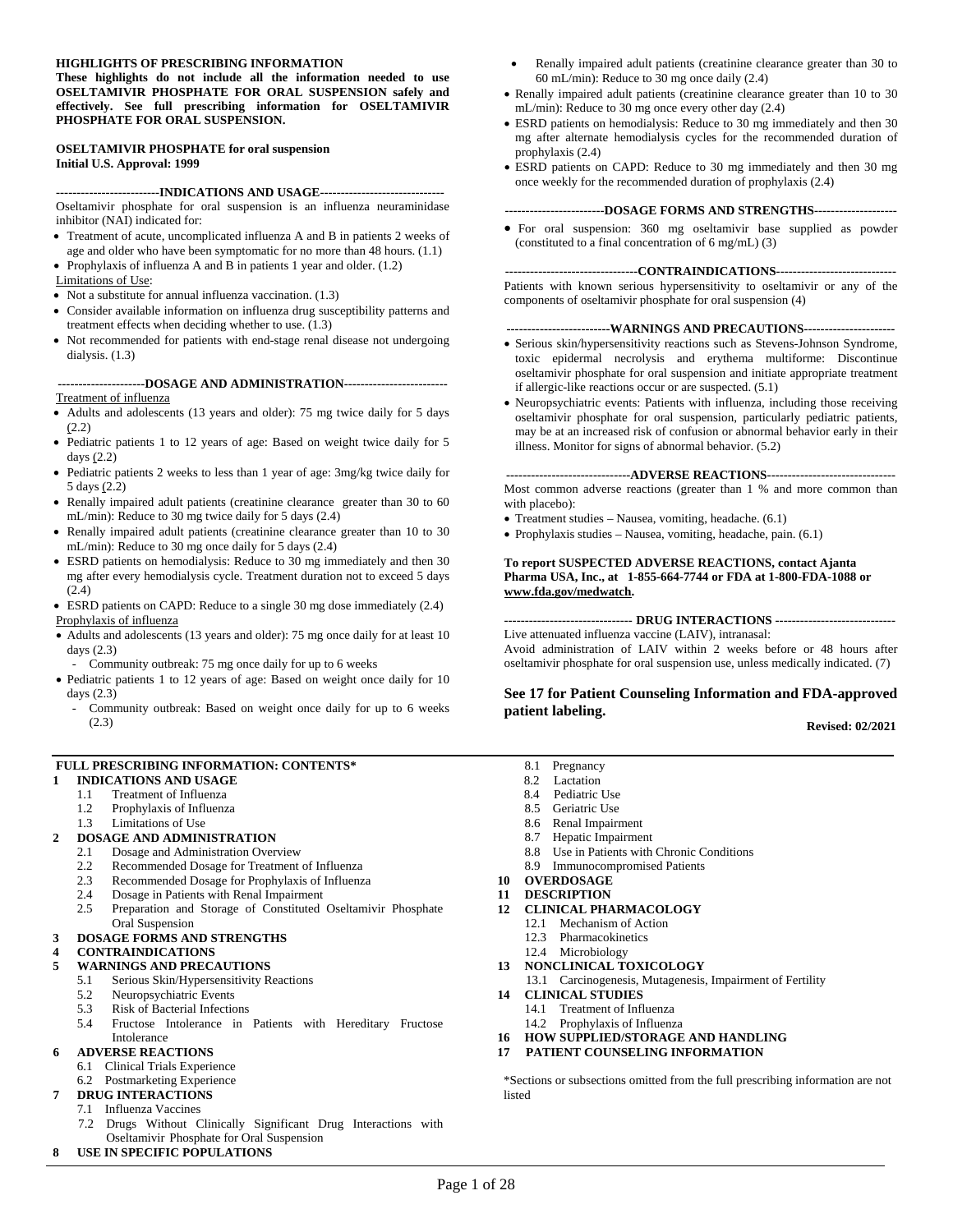# <span id="page-1-5"></span><span id="page-1-4"></span><span id="page-1-3"></span>**FULL PRESCRIBING INFORMATION**

# **1 INDICATIONS AND USAGE**

# <span id="page-1-0"></span>**1.1 Treatment of Influenza**

Oseltamivir phosphate for oral suspension is indicated for the treatment of acute, uncomplicated illness due to influenza A and B infection in patients 2 weeks of age and older who have been symptomatic for no more than 48 hours.

# <span id="page-1-1"></span>**1.2 Prophylaxis of Influenza**

Oseltamivir phosphate for oral suspension is indicated for the prophylaxis of influenza A and B in patients 1 year and older.

#### <span id="page-1-2"></span>**1.3 Limitations of Use**

- Oseltamivir phosphate for oral suspension is not a substitute for early influenza vaccination on an annual basis as recommended by the Centers for Disease Control and Prevention Advisory Committee on Immunization Practices.
- Influenza viruses change over time. Emergence of resistance substitutions could decrease drug effectiveness. Other factors (for example, changes in viral virulence) might also diminish clinical benefit of antiviral drugs. Prescribers should consider available information on influenza drug susceptibility patterns and treatment effects when deciding whether to use oseltamivir phosphate for oral suspension *[see Microbiology ([12.4\)](#page-16-0)].*
- Oseltamivir phosphate for oral suspension is not recommended for patients with endstage renal disease not undergoing dialysis *[see Dosage and Administration [\(2.4](#page-3-2)) and Use in Specific Populations ([8.6\)](#page-11-5)].*

# **2 DOSAGE AND ADMINISTRATION**

#### **2.1 Dosage and Administration Overview**

Administer oseltamivir phosphate for oral suspension for the treatment of influenza in patients 2 weeks of age or older *[see Dosage and Administration ([2.2\)](#page-2-3)]* or for prophylaxis of influenza in patients 1 year and older *[see Dosage and Administration ([2.3\)\]](#page-2-4)* using:

• Oseltamivir phosphate for oral suspension (supplied as a powder). This is the preferred formulation (6 mg per mL) for patients who cannot swallow capsules. Prior to use, the supplied oseltamivir phosphate for oral suspension powder must be constituted with water by the pharmacist to produce the oral suspension *[see Dosage and Administration ([2.5\)](#page-4-4)].*

The oral suspension may be taken with or without food; however, tolerability may be enhanced if oseltamivir phosphate for oral suspension is taken with food.

Adjust the oseltamivir phosphate for oral suspension dosage in patients with moderate or severe renal impairment *[see Dosage and Administration [\(2.4\)](#page-3-3)].*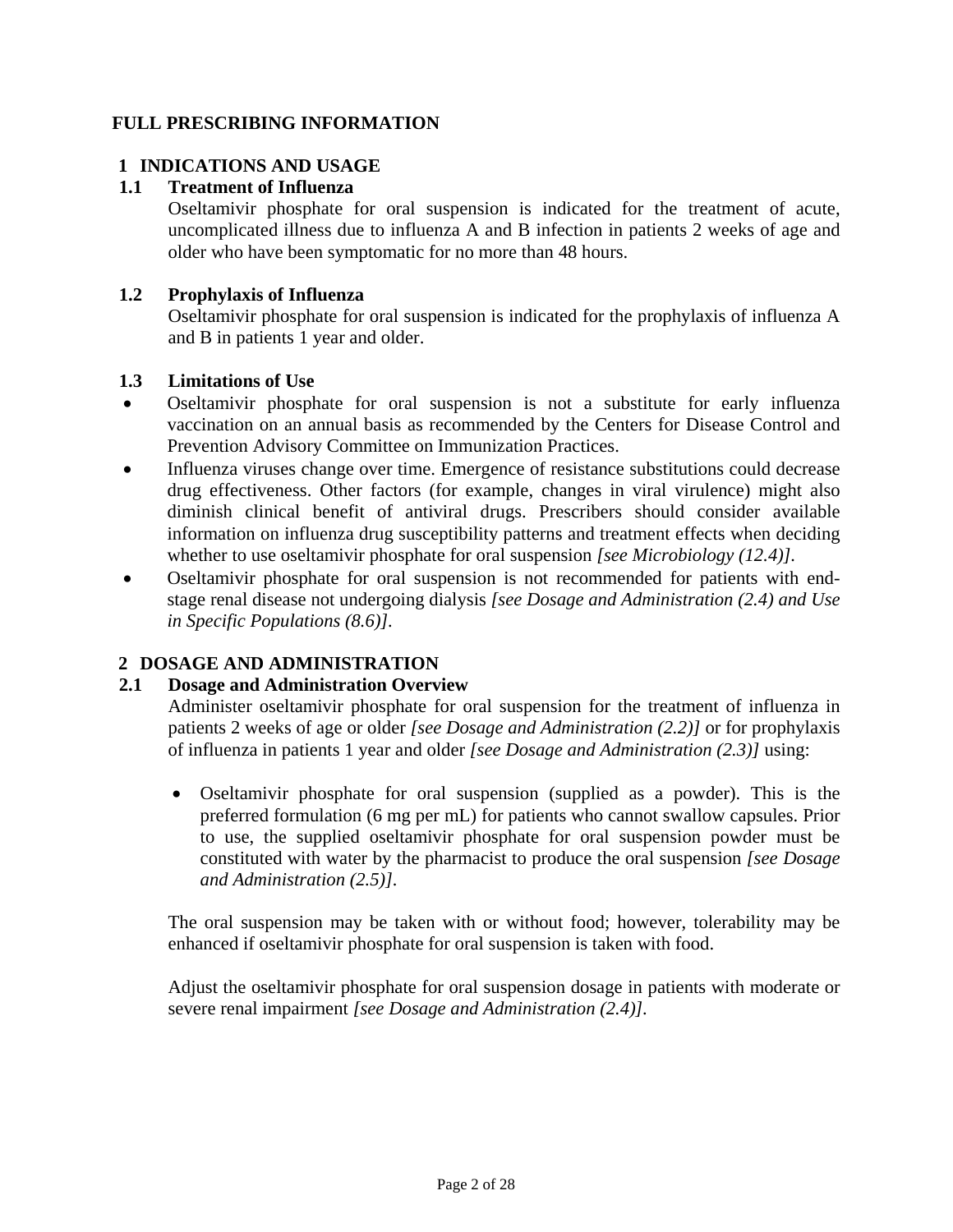#### <span id="page-2-3"></span><span id="page-2-2"></span><span id="page-2-0"></span>**2.2 Recommended Dosage for Treatment of Influenza**

Initiate treatment with oseltamivir phosphate for oral suspension within 48 hours of influenza symptom onset.

#### Adults and Adolescents (13 years of age and older)

The recommended oral dosage of oseltamivir phosphate for oral suspension for treatment of influenza in adults and adolescents 13 years and older is 75 mg twice daily (12.5 mL of oral suspension twice daily) for 5 days.

#### Pediatric Patients (2 weeks of age through 12 years of age)

[Table 1](#page-3-4) displays the recommended oral dosage of oseltamivir phosphate for oral suspension for treatment of influenza in pediatric patients 2 weeks of age through 12 years of age and provides information about prescribing the formulation for oral suspension.

#### <span id="page-2-4"></span><span id="page-2-1"></span>**2.3 Recommended Dosage for Prophylaxis of Influenza**

Initiate post-exposure prophylaxis with oseltamivir phosphate for oral suspension within 48 hours following close contact with an infected individual. Initiate seasonal prophylaxis with oseltamivir phosphate for oral suspension during a community outbreak.

#### Adults and Adolescents (13 years of age and older)

The recommended dosage of oseltamivir phosphate for oral suspension for prophylaxis of influenza in adults and adolescents 13 years and older is 75 mg orally once daily (12.5 mL of oral suspension once daily) for at least 10 days following close contact with an infected individual and up to 6 weeks during a community outbreak. In immunocompromised patients, oseltamivir phosphate for oral suspension may be continued for up to 12 weeks *[see Use in Specific Populations [\(8.9\)](#page-11-6)].* The duration of protection lasts for as long as oseltamivir phosphate for oral suspension dosing is continued.

#### Pediatric Patients (1 year to 12 years of age)

[Table 1](#page-3-4) displays the recommended oral dosage of oseltamivir phosphate for oral suspension for prophylaxis of influenza in pediatric patients 1 year to 12 years of age based on body weight and provides information about prescribing the formulation for oral suspension. Prophylaxis in pediatric patients is recommended for 10 days following close contact with an infected individual and up to 6 weeks during a community outbreak *[see Use in Specific Populations [\(8.4\)](#page-9-2) and Clinical Studies [\(14.2\)](#page-20-1)].*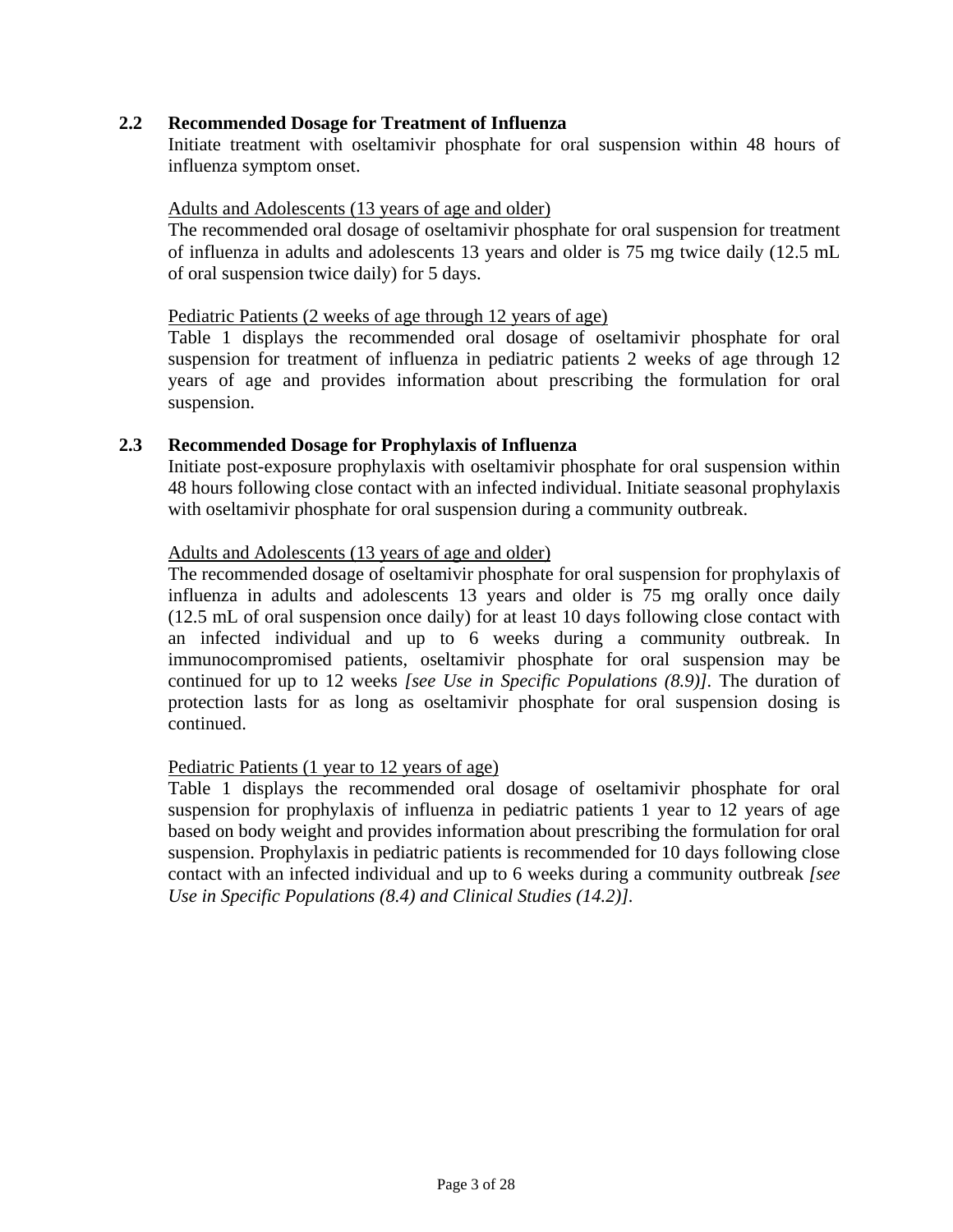| Weight                                             | <b>Treatment</b><br>Dosage for<br>5 days         | Prophylaxis<br>Dosage for<br>$10 \text{ days}^*$ | <b>Volume of Oral</b><br><b>Suspension</b><br>(6 mg/mL) for each Dose† | <b>Number of Bottles of</b><br><b>Oral Suspension to</b><br><b>Dispense</b> |  |  |  |
|----------------------------------------------------|--------------------------------------------------|--------------------------------------------------|------------------------------------------------------------------------|-----------------------------------------------------------------------------|--|--|--|
|                                                    | Patients from 2 Weeks to less than 1 Year of Age |                                                  |                                                                        |                                                                             |  |  |  |
| Any weight                                         | $3$ mg/kg twice<br>daily                         | Not applicable                                   | $0.5$ mL/kg <sup>§</sup>                                               | 1 bottle                                                                    |  |  |  |
| Patients 1 to 12 Years of Age Based on Body Weight |                                                  |                                                  |                                                                        |                                                                             |  |  |  |
| 15 kg or less                                      | 30 mg twice<br>daily                             | 30 mg once<br>daily                              | $5 \text{ mL}$                                                         | 1 bottle                                                                    |  |  |  |
| 15.1 kg to 23 kg                                   | 45 mg twice<br>daily                             | 45 mg once<br>daily                              | $7.5$ mL                                                               | 2 bottles                                                                   |  |  |  |
| 23.1 kg to 40 kg                                   | 60 mg twice<br>daily                             | $60 \text{ mg}$ once<br>daily                    | $10 \text{ mL}$                                                        | 2 bottles                                                                   |  |  |  |
| 40.1 kg or more                                    | 75 mg twice<br>daily                             | $75 \text{ mg}$ once<br>daily                    | $12.5$ mL                                                              | 3 bottles                                                                   |  |  |  |

<span id="page-3-6"></span><span id="page-3-4"></span><span id="page-3-1"></span>**Table 1: Oseltamivir Phosphate Dosage Recommendations in Pediatric Patients for Treatment and Prophylaxis of Influenza** 

<span id="page-3-5"></span>\* The recommended duration for post-exposure prophylaxis is 10 days and the recommended duration for community outbreak (seasonal/pre-exposure) prophylaxis is up to 6 weeks (or up to 12 weeks in immunocompromised patients). The amount supplied (e.g., number of bottles) for seasonal prophylaxis may be greater than for post-exposure prophylaxis.

† Use an oral dosing dispensing device that measures the appropriate volume in mL with the oral suspension.

§ For patients less than 1 year of age, provide an appropriate dosing device that can accurately measure and administer small volumes.

# **2.4 Dosage in Patients with Renal Impairment**

<span id="page-3-3"></span><span id="page-3-2"></span><span id="page-3-0"></span>Table 2 displays the dosage recommendations for the treatment and prophylaxis of influenza in adults with various stages of renal impairment (estimated creatinine clearance of less than or equal to 90 mL per minute). Dosage modifications are recommended in adults with an estimated creatinine clearance less than or equal to 60 mL per minute *[see Use in Specific Population [\(8.6\)](#page-11-5) and Clinical Pharmacology [\(12.3\)](#page-12-3)].*

#### **Table 2: Recommended Dosage Modifications for Treatment and Prophylaxis of Influenza in Adults with Renal Impairment or End Stage Renal Disease (ESRD) on Dialysis**

| <b>Renal Impairment</b><br>(Creatinine Clearance)                                                        | <b>Recommended Treatment</b><br>Regimen*                                                                           | <b>Recommended Prophylaxis</b><br>Regimen*†                             |  |  |
|----------------------------------------------------------------------------------------------------------|--------------------------------------------------------------------------------------------------------------------|-------------------------------------------------------------------------|--|--|
| Mild<br>$($ >60-90 mL/minute)                                                                            | 75 mg twice daily for 5 days                                                                                       | 75 mg once daily                                                        |  |  |
| Moderate<br>$($ >30-60 mL/minute)                                                                        | 30 mg twice daily for 5 days                                                                                       | 30 mg once daily                                                        |  |  |
| Severe<br>$(>10-30$ mL/minute)                                                                           | 30 mg once daily for 5 days                                                                                        | 30 mg every other day                                                   |  |  |
| <b>ESRD</b> Patients on<br>Hemodialysis<br>$(\leq 10$ mL/minute)                                         | 30 mg immediately and then 30<br>mg after every hemodialysis<br>cycle (treatment duration not to<br>exceed 5 days) | 30 mg immediately and then 30 mg<br>after alternate hemodialysis cycles |  |  |
| <b>ESRD</b> Patients on Continuous<br><b>Ambulatory Peritoneal</b><br>Dialysis‡<br>$(\leq 10$ mL/minute) | A single 30 mg dose<br>administered immediately                                                                    | 30 mg immediately and then 30 mg<br>once weekly                         |  |  |
| <b>ESRD</b> Patients <b>not</b> on Dialysis                                                              | Oseltamivir phosphate is not                                                                                       | Oseltamivir phosphate is not                                            |  |  |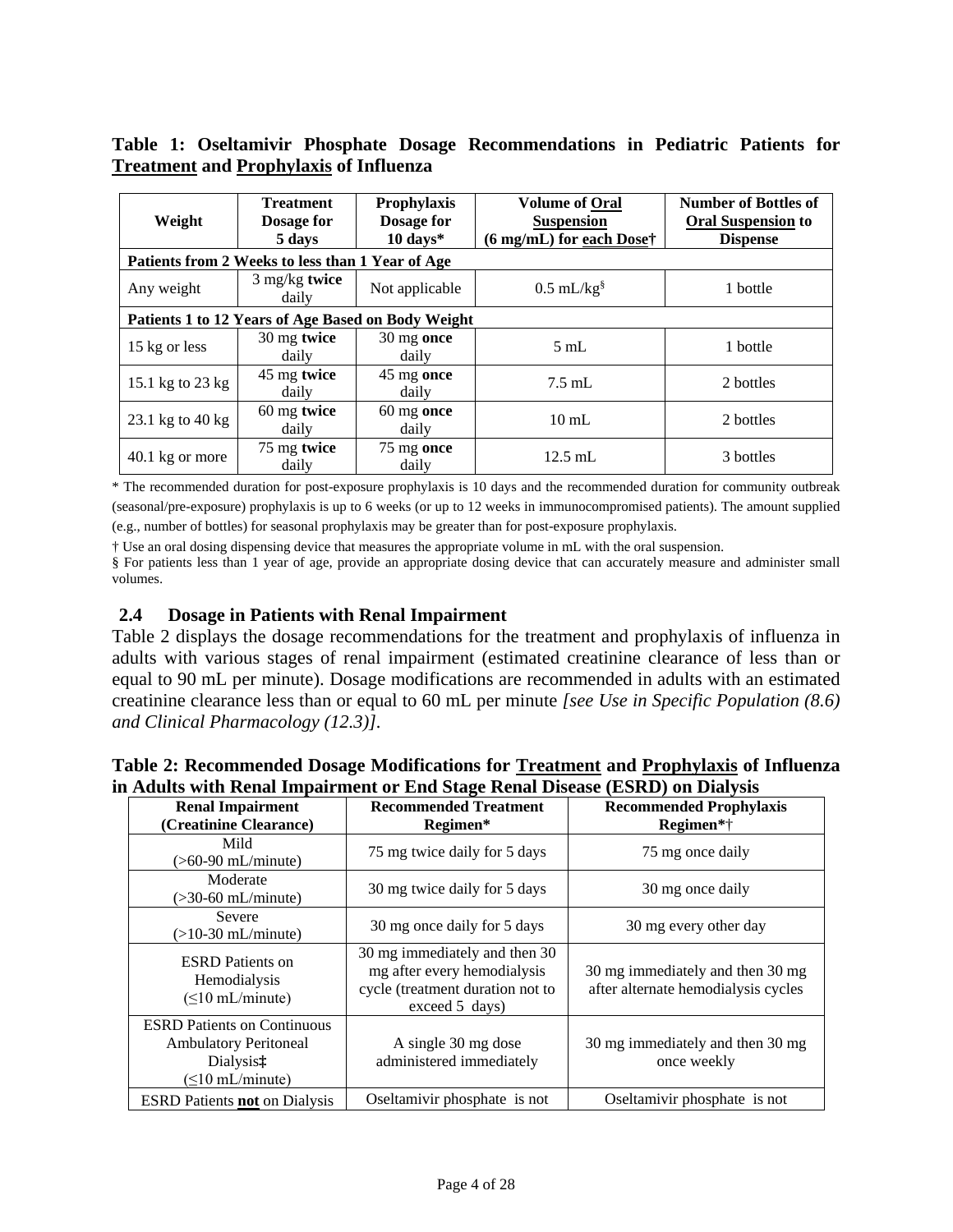<span id="page-4-6"></span><span id="page-4-5"></span><span id="page-4-3"></span><span id="page-4-2"></span>

| . | . |
|---|---|
|   |   |

\* Oral suspension can be used for 30 mg dosing.

† The recommended duration for post-exposure prophylaxis is at least 10 days and the recommended duration for community outbreak (seasonal/pre-exposure) prophylaxis is up to 6 weeks (or up to 12 weeks in immunocompromised patients).

‡ Data derived from studies in continuous ambulatory peritoneal dialysis (CAPD) patients.

# <span id="page-4-4"></span>**2.5 Preparation and Storage of Constituted Oseltamivir Phosphate Oral Suspension**

Prior to dispensing to the patient, constitute Oseltamivir phosphate for oral suspension (supplied as powder):

- a) Tap the closed bottle containing the supplied Oseltamivir phosphate for oral suspension white powder several times to loosen the powder.
- b) Measure **55 mL** of water in a graduated cylinder.
- c) Add the total amount of water for constitution to the bottle.
- d) Close bottle with child-resistant cap tightly and shake the closed bottle well for 15 seconds.
- e) Label the bottle with instructions to "Shake Well Before Use".
- f) The constituted oral suspension contains 360 mg of oseltamivir base per 60 mL of volume (6 mg per mL) and is white, tutti-frutti–flavored). Use the constituted oral suspension within 17 days of preparation when stored under refrigeration, 2º to 8ºC (36º to 46ºF), or within 10 days if stored at controlled room temperature, 25ºC (77ºF). Write the expiration date of the constituted oral suspension on the bottle label.
- g) Ensure patients have an oral dosing dispenser that measures the appropriate volume in milliliters. Counsel patients on how to utilize the oral dosing dispenser and correctly measure the oral suspension as prescribed (see [Tables 1](#page-3-4) and [2\)](#page-3-5).

# **3 DOSAGE FORMS AND STRENGTHS**

<span id="page-4-0"></span>Oseltamivir Phosphate for Oral Suspension: 6 mg per mL (final concentration when constituted)

• White powder blend for constitution.

# <span id="page-4-1"></span>**4 CONTRAINDICATIONS**

Oseltamivir Phosphate for Oral Suspension is contraindicated in patients with known serious hypersensitivity to oseltamivir or any component of the product. Severe allergic reactions have included anaphylaxis and serious skin reactions including toxic epidermal necrolysis, Stevens - Johnson syndrome, and erythema multiforme *[see Warnings and Precaution[s \(5.1\)](#page-4-5)].*

# **5 WARNINGS AND PRECAUTIONS**

#### **5.1 Serious Skin/Hypersensitivity Reactions**

Cases of anaphylaxis and serious skin reactions including toxic epidermal necrolysis, Stevens - Johnson syndrome, and erythema multiforme have been reported in postmarketing experience with oseltamivir phosphate. Stop oseltamivir phosphate and institute appropriate treatment if an allergic-like reaction occurs or is suspected. The use of oseltamivir phosphate for oral suspension is contraindicated in patients with known serious hypersensitivity to oseltamivir phosphate *[see Contraindications [\(4\)](#page-4-5) and Adverse Reaction[s \(6.2\)\].](#page-7-1)*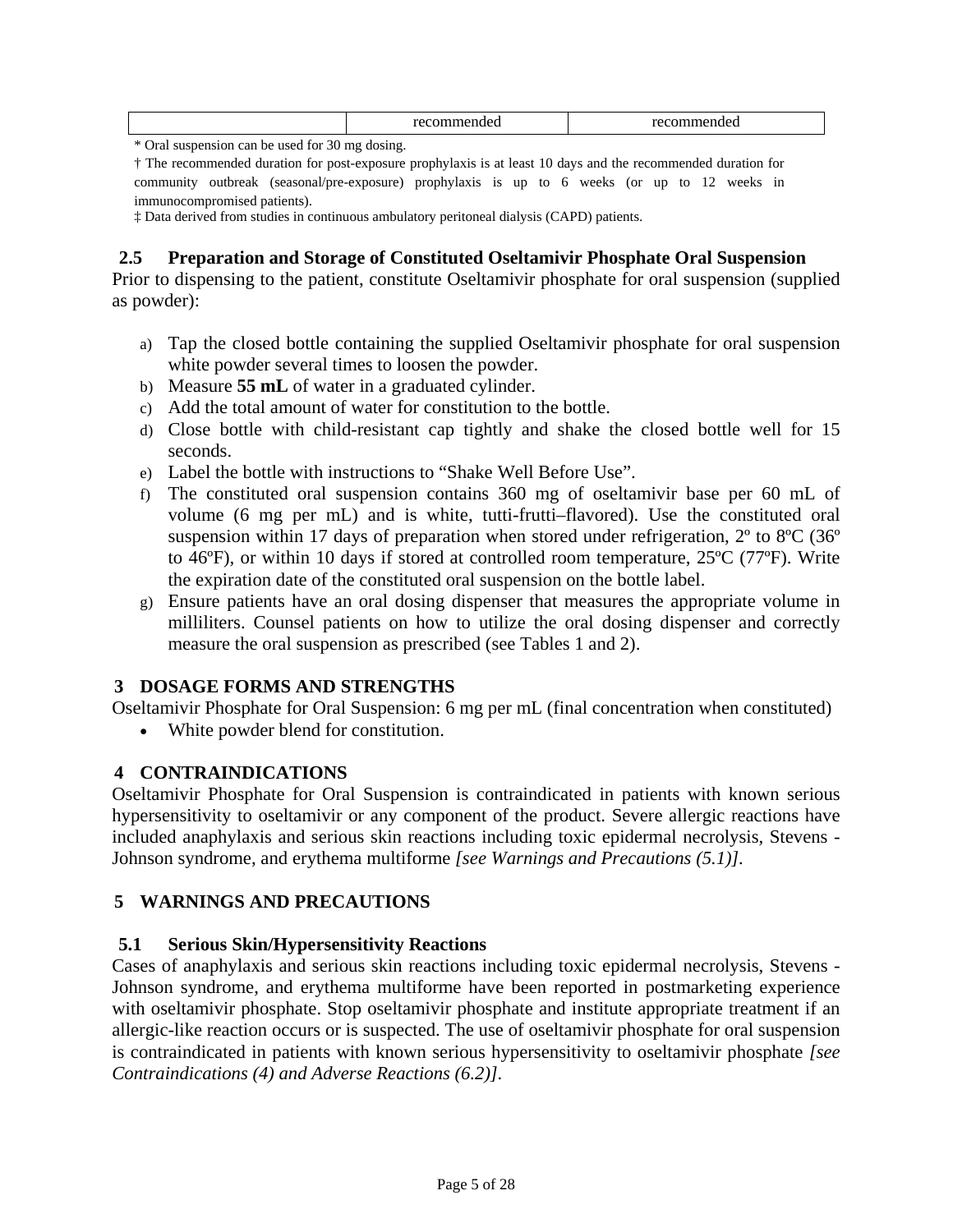# <span id="page-5-4"></span><span id="page-5-2"></span><span id="page-5-1"></span>**5.2 Neuropsychiatric Events**

<span id="page-5-3"></span><span id="page-5-0"></span>There have been postmarketing reports of delirium and abnormal behavior leading to injury, and in some cases resulting in fatal outcomes, in patients with influenza who were receiving oseltamivir phosphate *[see Adverse Reactions [\(6.2\)\]](#page-7-2).* Because these events were reported voluntarily during clinical practice, estimates of frequency cannot be made but they appear to be uncommon based on oseltamivir phosphate usage data. These events were reported primarily among pediatric patients and often had an abrupt onset and rapid resolution. The contribution of oseltamivir phosphate to these events has not been established. Influenza can be associated with a variety of neurologic and behavioral symptoms that can include events such as hallucinations, delirium, and abnormal behavior, in some cases resulting in fatal outcomes. These events may occur in the setting of encephalitis or encephalopathy but can occur without obvious severe disease. Closely monitor oseltamivir phosphate-treated patients with influenza for signs of abnormal behavior. If neuropsychiatric symptoms occur, evaluate the risks and benefits of continuing oseltamivir phosphate for each patient.

# **5.3 Risk of Bacterial Infections**

There is no evidence for efficacy of oseltamivir phosphate in any illness caused by pathogens other than influenza viruses. Serious bacterial infections may begin with influenza-like symptoms or may coexist with or occur as complications during the course of influenza. Oseltamivir phosphate has not been shown to prevent such complications. Prescribers should be alert to the potential for secondary bacterial infections and treat them as appropriate.

# **5.4 Fructose Intolerance in Patients with Hereditary Fructose Intolerance**

Fructose can be harmful to patients with hereditary fructose intolerance. One dose of 75 mg oseltamivir phosphate for oral suspension delivers 2 grams of sorbitol. This is above the daily maximum limit of sorbitol for patients with hereditary fructose intolerance, and may cause dyspepsia and diarrhea.

# **6 ADVERSE REACTIONS**

The following serious adverse reactions are discussed below and elsewhere in the labeling:

- Serious skin and hypersensitivity reactions *[see Warnings and Precautions [\(5.1\)\]](#page-5-2)*
- Neuropsychiatric events *[see Warnings and Precautions [\(5.2\)\]](#page-5-3)*

# **6.1 Clinical Trials Experience**

Because clinical trials are conducted under widely varying conditions, adverse reaction rates observed in the clinical trials of a drug cannot be directly compared to rates in the clinical trials of another drug and may not reflect the rates observed in practice.

# Adverse Reactions from Treatment and Prophylaxis Trials in Adult and Adolescent Subjects (13 years of age and older)

The overall safety profile of oseltamivir phosphate is based on data from 2,646 adult and adolescent subjects that received the recommended dosage of 75 mg orally twice daily for 5 days for treatment of influenza and 1,943 adult and adolescent subjects that received the recommended dosage of 75 mg orally once daily for up to 6 weeks for prophylaxis of influenza in clinical trials.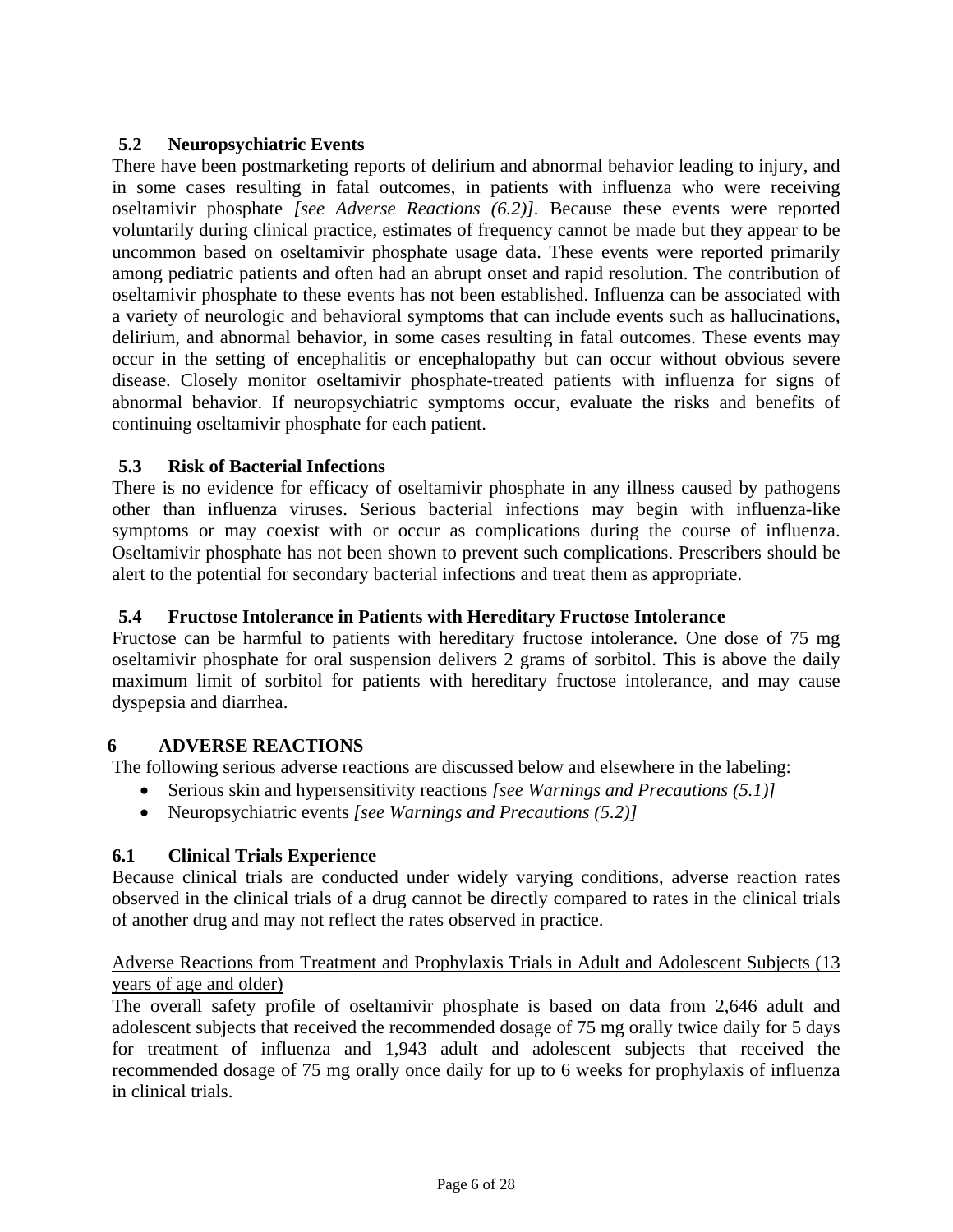The most common adverse reactions in the pooled treatment and pooled prophylaxis trials in adults and adolescents are displayed in Table 5. The majority of these adverse reactions were reported on a single occasion, occurred on either the first or second treatment day and resolved spontaneously within 1 to 2 days. This summary includes otherwise healthy adults/adolescents and subjects "at risk" (subjects at higher risk of developing complications associated with influenza, e.g., elderly patients and patients with chronic cardiac or respiratory disease). In general, the safety profile in the subjects "at risk" was qualitatively similar to that in otherwise healthy adults/adolescents.

| Table 5: Adverse Reactions Occurring in greater than or equal to 1 % of Adults and |  |  |  |  |  |
|------------------------------------------------------------------------------------|--|--|--|--|--|
| Adolescents (13 years of age and older) in Treatment and Prophylaxis Trials *      |  |  |  |  |  |

|                                                      | <b>Treatment Trials</b>                                                                                  |          | <b>Prophylaxis Trials</b>                                            |                                 |  |  |
|------------------------------------------------------|----------------------------------------------------------------------------------------------------------|----------|----------------------------------------------------------------------|---------------------------------|--|--|
| <b>System Organ Class</b><br><b>Adverse Reaction</b> | <b>Oseltamivir</b><br>phosphate<br><b>Placebo</b><br>75 mg twice daily<br>$(n = 1,977)$<br>$(n = 2,646)$ |          | <b>Oseltamivir</b><br>phosphate<br>75 mg once daily<br>$(n = 1,943)$ | <b>Placebo</b><br>$(n = 1,586)$ |  |  |
| <b>Gastrointestinal Disorders</b>                    |                                                                                                          |          |                                                                      |                                 |  |  |
| Nausea                                               | 10%                                                                                                      | 6%       | 8%                                                                   | 4%                              |  |  |
| Vomiting                                             | 8%                                                                                                       | 3%       | 2%                                                                   | 1%                              |  |  |
| <b>Nervous System Disorders</b>                      |                                                                                                          |          |                                                                      |                                 |  |  |
| Headache                                             | 2%                                                                                                       | 1%       | 17%                                                                  | 16%                             |  |  |
| <b>General Disorders</b>                             |                                                                                                          |          |                                                                      |                                 |  |  |
| Pain                                                 | ${<}1\%$                                                                                                 | ${<}1\%$ | 4%                                                                   | 3%                              |  |  |

\* Adverse reactions that occurred in greater than or equal to 1% of oseltamivir phosphate-treated adults and adolescents and greater than or equal to 1% greater in oseltamivir phosphate-treated subjects compared to placebotreated subjects in either the treatment or prophylaxis trials.

# Adverse Reactions from Treatment and Prophylaxis Trials in Pediatric Subjects (1 year to 12 years of age)

A total of 1,481 pediatric subjects (including otherwise healthy pediatric subjects aged 1 year to 12 years and asthmatic pediatric subjects aged 6 to 12 years) participated in clinical trials of oseltamivir phosphate for the treatment of influenza. A total of 859 pediatric subjects received treatment with oseltamivir phosphate for oral suspension either at a 2 mg per kg twice daily for 5 days or weight-band dosing. Vomiting was the only adverse reaction reported at a frequency of greater than 1% in subjects receiving oseltamivir phosphate (16%) compared to placebo (8%).

Amongst the 148 pediatric subjects aged 1 year to 12 years who received oseltamivir phosphate at doses of 30 mg to 60 mg once daily for 10 days in a post-exposure prophylaxis study in household contacts ( $n = 99$ ), and in a separate 6–week seasonal influenza prophylaxis safety study ( $n = 49$ ), vomiting was the most frequent adverse reaction (8% on oseltamivir phosphate for oral suspension versus 2% in the no prophylaxis group).

# Adverse Reactions from Treatment Trials in Pediatric Subjects (2 weeks to less than 1 year of age)

Assessment of adverse reactions in pediatric subjects 2 weeks to less than 1 year of age was based on two open-label studies that included safety data on 135 influenza-infected subjects 2 weeks to less than 1 year of age (including premature infants at least 36 weeks post conceptional age) exposed to oseltamivir phosphate at doses ranging from 2 mg to 3.5 mg per kg of the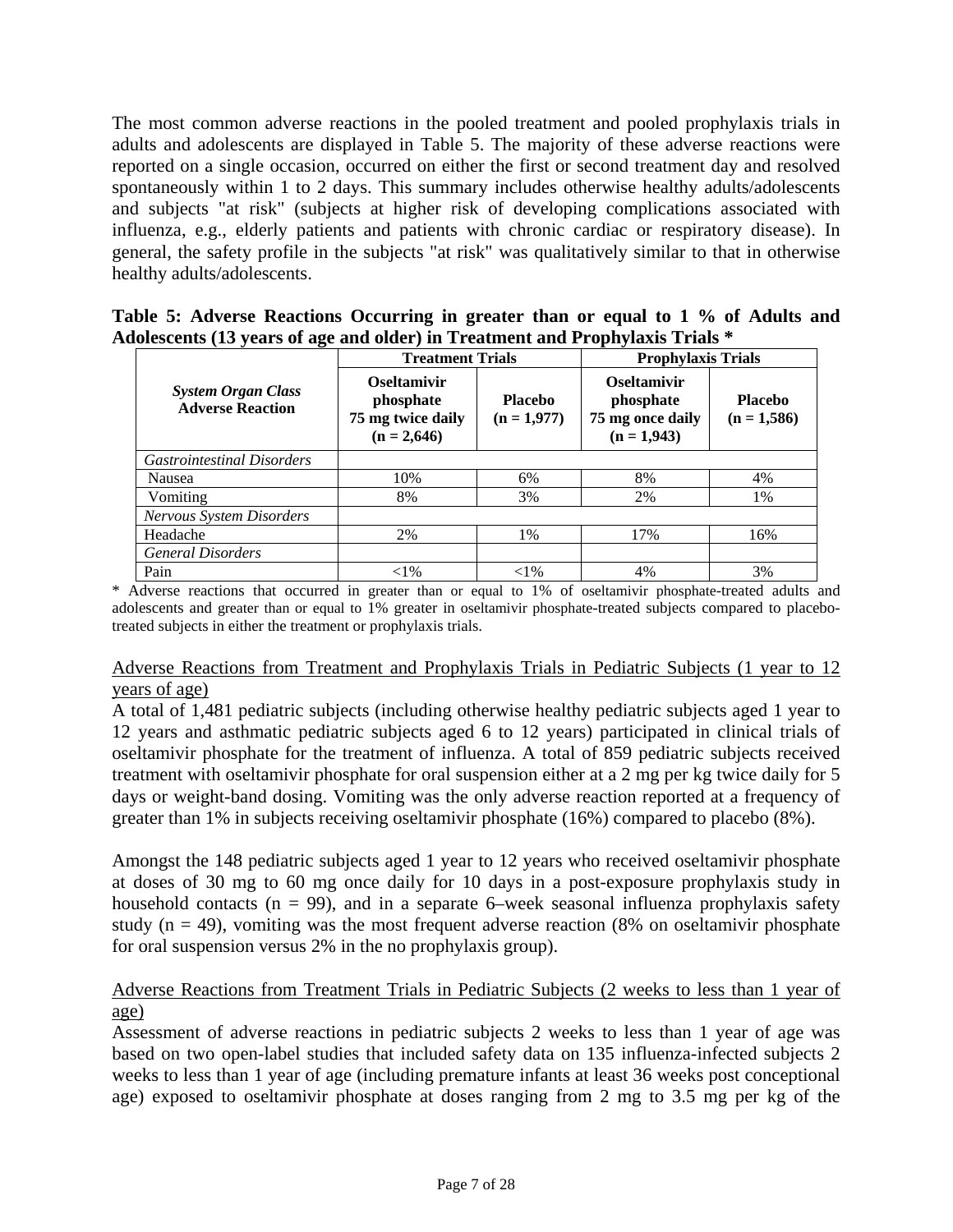<span id="page-7-3"></span><span id="page-7-1"></span><span id="page-7-0"></span>formulation for oral suspension twice daily orally for 5 days. The safety profile of oseltamivir phosphate was similar across the age range studied, with vomiting (9%), diarrhea (7%) and diaper rash (7%) being the most frequently reported adverse reactions, and was generally comparable to that observed in older pediatric and adult subjects.

Adverse Reactions from the Prophylaxis Trial in Immunocompromised Subjects

In a 12-week seasonal prophylaxis study in 475 immunocompromised subjects, including 18 pediatric subjects 1 year to 12 years of age, the safety profile in the 238 subjects receiving oseltamivir phosphate 75 mg once daily was consistent with that previously observed in other oseltamivir phosphate prophylaxis clinical trials *[see Clinical Studies ([14.2](#page-21-0))].*

# <span id="page-7-2"></span>**6.2 Postmarketing Experience**

The following adverse reactions have been identified during post-approval use of oseltamivir phosphate. Because these reactions are reported voluntarily from a population of uncertain size, it is not possible to reliably estimate their frequency or establish a causal relationship to oseltamivir phosphate exposure.

*General disorders and administration site conditions:* Swelling of the face or tongue, allergy, anaphylactic/anaphylactoid reactions, hypothermia

*Skin and subcutaneous tissue disorders:* Rash, dermatitis, urticaria, eczema, toxic epidermal necrolysis, Stevens-Johnson Syndrome, erythema multiforme *[see Warnings and Precautions*   $(5.1)$ 

*Gastrointestinal Disorders:* Gastrointestinal bleeding, hemorrhagic colitis

*Cardiac Disorders:* Arrhythmia

*Hepatobiliary Disorders:* Hepatitis, abnormal liver function tests

*Nervous System Disorders:* Seizure

*Metabolism and Nutrition Disorders:* Aggravation of diabetes

*Psychiatric Disorders:* Abnormal behavior, delirium, including symptoms such as hallucinations, agitation, anxiety, altered level of consciousness, confusion, nightmares, delusions *[see Warnings and Precautions [\(5.2\)\]](#page-5-3)* 

# **7 DRUG INTERACTIONS**

# **7.1 Influenza Vaccines**

Live Attenuated Influenza Vaccine

The concurrent use of oseltamivir phosphate with live attenuated influenza vaccine (LAIV) intranasal has not been evaluated. However, because of the potential for oseltamivir phosphate to inhibit replication of live vaccine virus and possibly reduce the efficacy of LAIV, avoid administration of LAIV within 2 weeks before or 48 hours after oseltamivir phosphate administration, unless medically indicated.

#### Inactivated Influenza Vaccine

Inactivated influenza vaccine can be administered at any time relative to use of oseltamivir phosphate.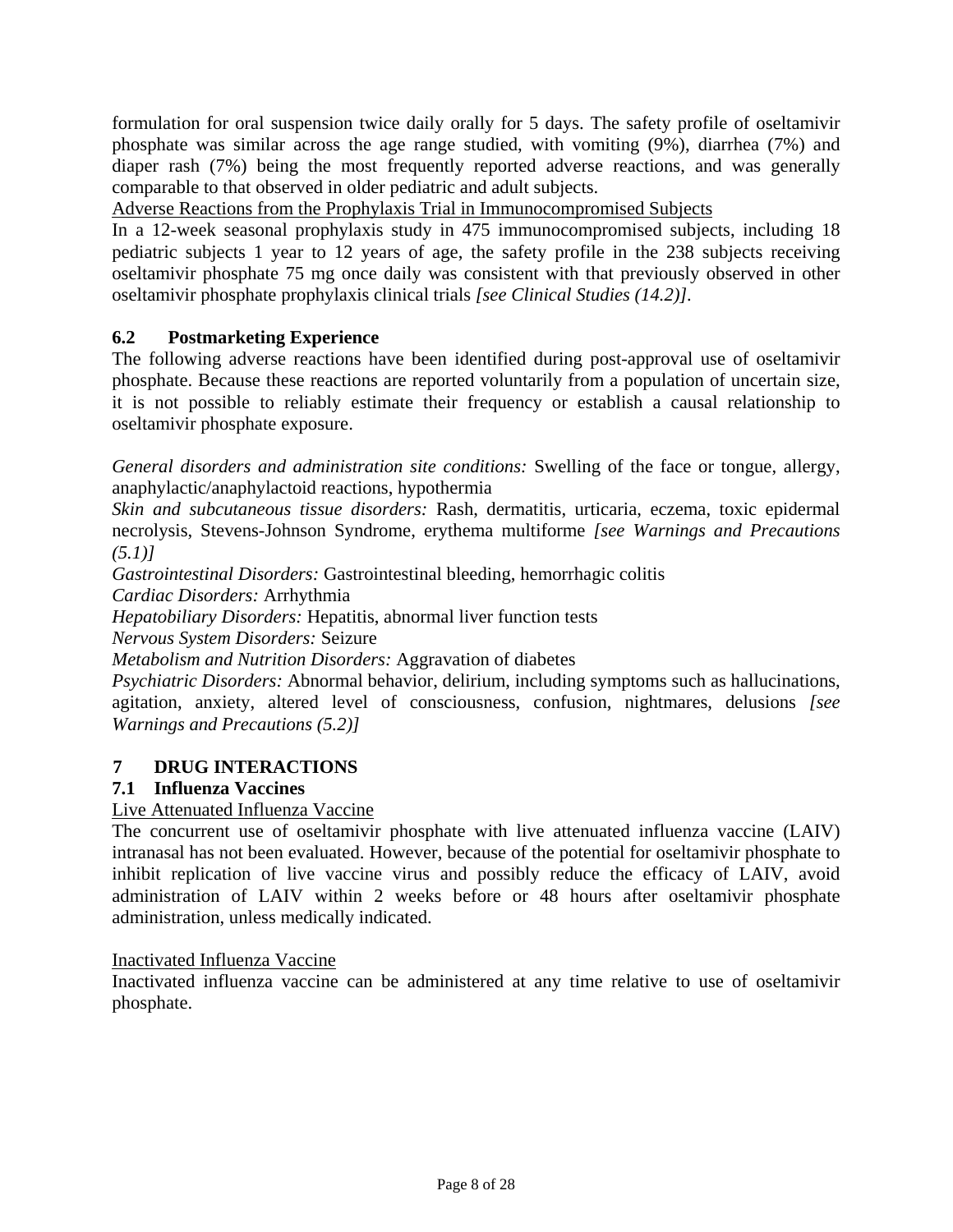# <span id="page-8-2"></span><span id="page-8-0"></span>**7.2 Drugs Without Clinically Significant Drug Interaction with Oseltamivir Phosphate**

<span id="page-8-1"></span>No dose adjustments are needed for either oseltamivir or the concomitant drug when coadministering oseltamivir with amoxicillin, acetaminophen, aspirin, cimetidine, antacids (magnesium and aluminum hydroxides and calcium carbonates), rimantadine, amantadine, or warfarin *[see Clinical Pharmacology [\(12.3\)\]](#page-12-3)*

## **8 USE IN SPECIFIC POPULATIONS**

## **8.1 Pregnancy**

#### Risk Summary

There are no adequate and well-controlled studies with oseltamivir phosphate in pregnant women to inform a drug‐associated risk of adverse developmental outcomes. Available published epidemiological data suggest that oseltamivir phosphate, taken in any trimester, is not associated with an increased risk of birth defects. However, these studies individually are limited by small sample sizes, use of different comparison groups, and some lacked information on dose, which preclude a definitive assessment of the risk *[see Data and Clinical Pharmacology [\(12.3\)\]](#page-12-3)*. In animal reproduction studies with oseltamivir, no adverse developmental effects were observed at clinically relevant exposures *[\(see Data\)](#page-8-1).*

The background risk of major birth defects and miscarriage for the indicated populations is unknown. All pregnancies have a background risk of birth defect, loss, or other adverse outcomes. In the U.S. general population, the estimated background risk of major birth defects and miscarriage is 2% to 4% and 15% to 20%, respectively.

#### Clinical Considerations

#### *Disease-Associated Maternal and/or Embryo/Fetal Risk*

Pregnant women are at higher risk of severe complications from influenza, which may lead to adverse pregnancy and/or fetal outcomes including maternal death, still births, birth defects, preterm delivery, low birth weight and small for gestational age.

#### Data

#### *Human Data*

Published prospective and retrospective observational studies of more than 5,000 women exposed to oseltamivir during pregnancy, including more than 1,000 women exposed in the first trimester, suggest that the observed rate of congenital malformations was not increased above the rate in the general comparison population, regardless of when therapy was administered during the gestational period. However, individually, none of these studies had adequate sample sizes and some lacked information on dose, which preclude a definitive assessment of the risk.

#### *Animal Data*

Oseltamivir was administered orally during organogenesis to pregnant rats (at 50 mg/kg/day, 250 mg/kg/day, or 1500 mg/kg/day on gestation days 6 to 17) and rabbits (at 50 mg/kg/day, 150 mg/kg/day, or 500 mg/kg/day on gestation days 6 to 18). In rats, embryo‐fetal effects consisting of an increased incidence of minor skeletal malformations were observed at a maternally toxic dose (1500 mg/kg/day), resulting in systemic drug exposures (based on AUC for oseltamivir carboxylate) 190 times human exposures at the maximum recommended human dose (MRHD)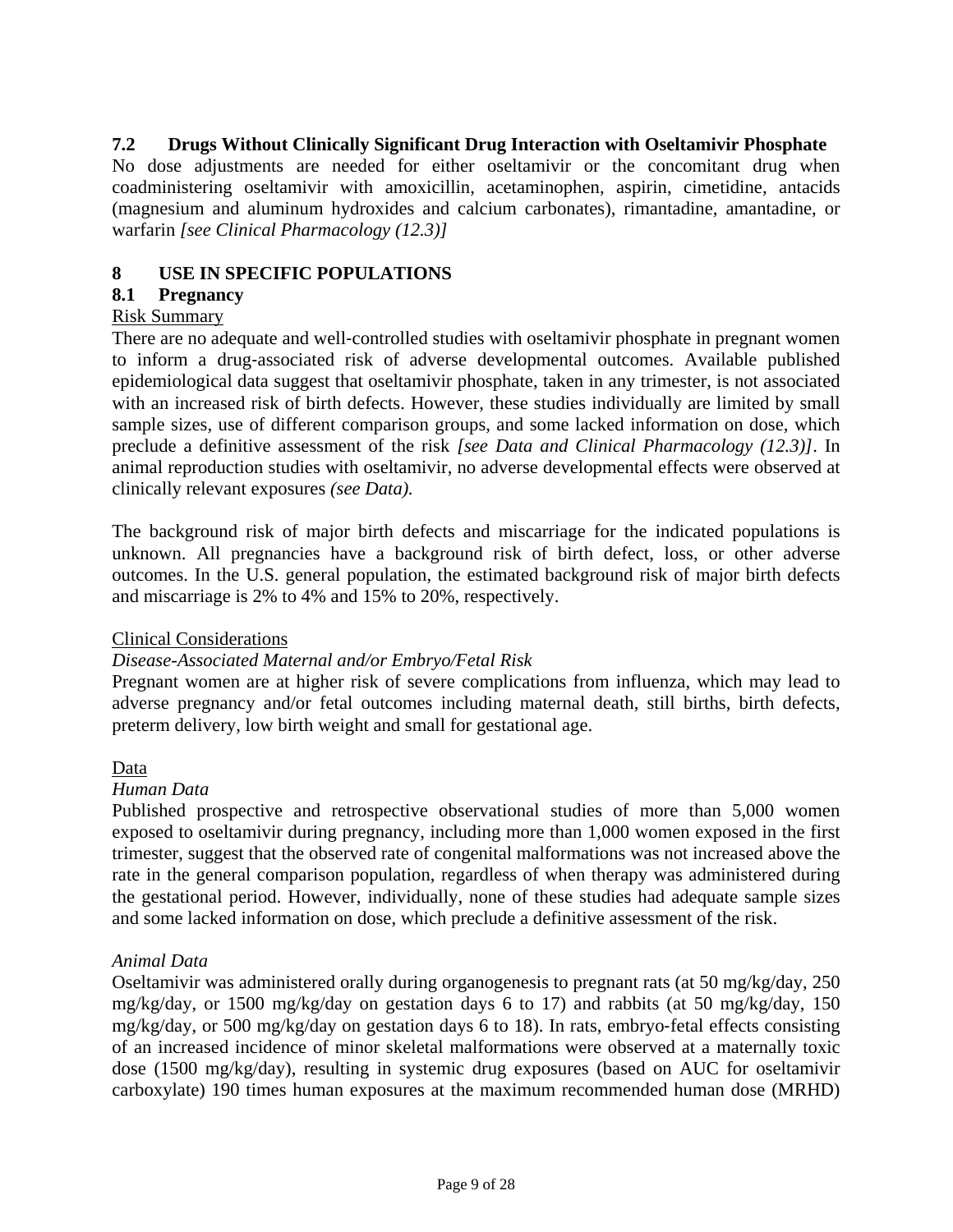<span id="page-9-3"></span>of oseltamivir phosphate (75 mg twice a day). In the rabbit study, embryo‐fetal effects consisting of an increased incidence of minor skeletal abnormalities and variants were observed at maternally toxic doses (greater than or equal to150 mg/kg/day) resulting in systemic exposures (based on AUC for oseltamivir carboxylate) greater than or equal to 8 times human exposures at the MRHD of oseltamivir phosphate.

In prenatal and postnatal development studies in rats, oseltamivir was administered orally (at 50 mg/kg/day, 250 mg/kg/day, 500 mg/kg/day, or 1500 mg/kg/day) from organogenesis through late gestation, delivery, and lactation (gestation day 6 to postpartum/lactation day 20). Prolonged parturition duration and reduced offspring viability were observed at a maternally toxic dose (1500 mg/kg/day). No adverse maternal or offspring effects were observed at doses less than or equal to 500 mg/kg/day, resulting in systemic drug exposures (based on AUC for oseltamivir carboxylate) 44 times human exposures at the MRHD of oseltamivir phosphate.

# <span id="page-9-0"></span>**8.2 Lactation**

# Risk Summary

Based on limited published data, oseltamivir and oseltamivir carboxylate have been shown to be present in human milk at low levels considered unlikely to lead to toxicity in the breastfed infant. Postmarketing experience has not reported any information to suggest serious adverse effects of oseltamivir exposure via breast milk in infants. It is not known if oseltamivir affects human milk production. The developmental and health benefits of breastfeeding should be considered along with the mother's clinical need for oseltamivir phosphate and any potential adverse effects on the breastfed child from the drug or from the underlying maternal condition.

# <span id="page-9-2"></span><span id="page-9-1"></span>**8.4 Pediatric Use**

# Treatment of Influenza

The safety and efficacy of oseltamivir phosphate for the treatment of influenza in pediatric patients 2 weeks old to 17 years of age has been established *[see Dosage and Administration [\(2.2\),](#page-2-3) Clinical Pharmacology [\(12.3\)](#page-12-3), and Clinical Studies [\(14.1\)\]](#page-19-2)* and is based on:

- 13 to 17 years of age: Safety and efficacy in adolescent patients 13 to 17 years of age was supported by adequate and well-controlled trials in adults and adolescents and younger pediatric patients and safety data in adolescents treated with oseltamivir phosphate in a study of treatment and prophylaxis.
- 1 year to 12 years of age: Safety and efficacy in pediatric patients 1 year to 12 years of age was supported by results of one double-blind, placebo-controlled trial in 452 pediatric patients with influenza in whom oseltamivir phosphate 2 mg per kg twice daily or placebo was administered within 48 hours of symptom onset *[see Clinical Studies [\(14.1](#page-19-2))]*. Additional safety information was provided in a double-blind, placebo-controlled trial in pediatric patients 6 to 12 years of age with known asthma. Efficacy could not be established in pediatric patients with asthma.
- 2 weeks to less than 1 year of age: Safety and efficacy in pediatric patients 2 weeks to less than 1 year of age is supported by adequate and well-controlled trials in adults and older pediatric patients and two open-label trials of oseltamivir phosphate (2 mg per kg to 3.5 mg per kg twice daily for 5 days) in 136 pediatric subjects 2 weeks to less than 1 year of age. In these two trials, the oseltamivir plasma concentrations in these subjects were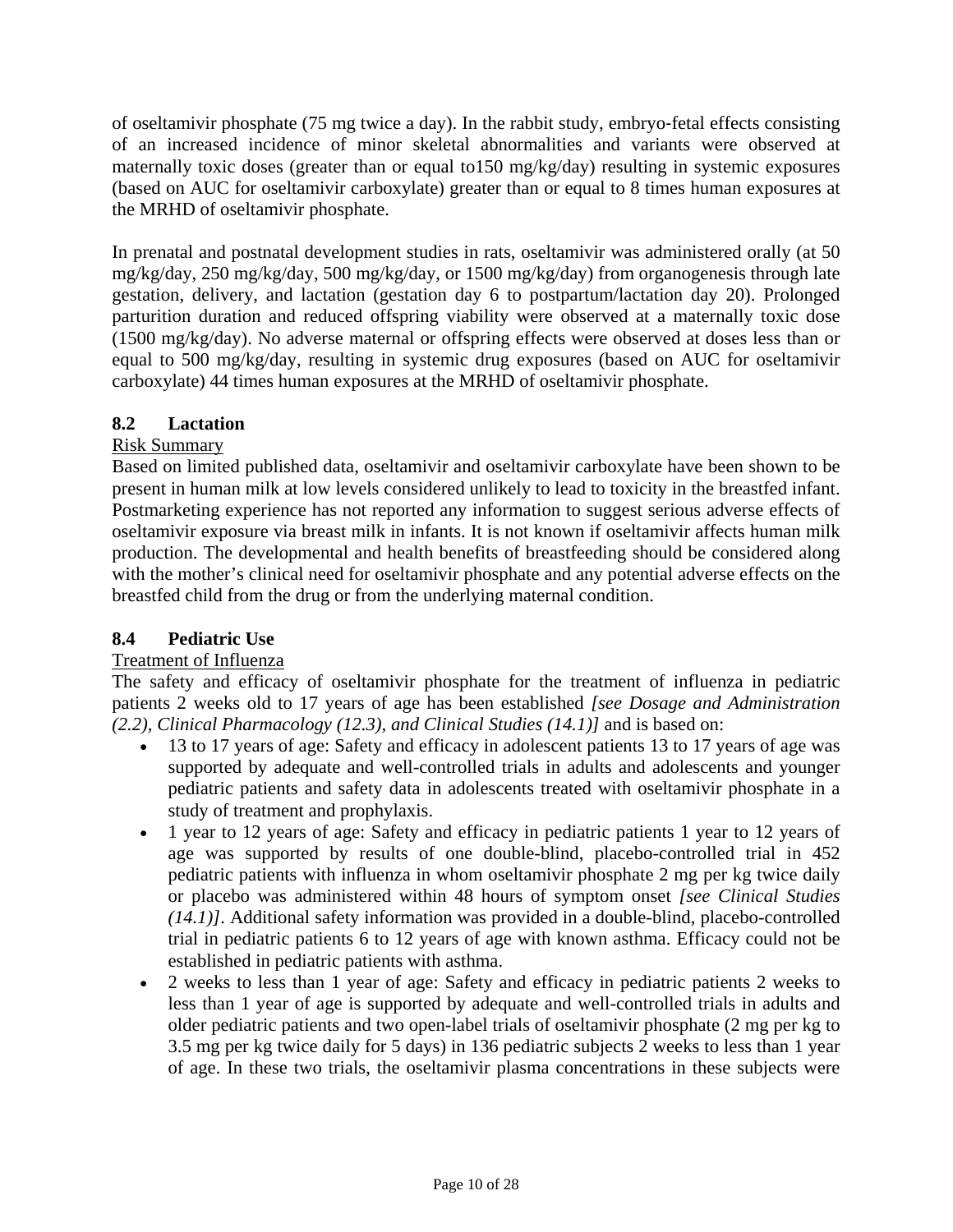similar to or higher than the oseltamivir plasma concentrations observed in older pediatric subjects and adults *[see Clinical Pharmacology [\(12.3](#page-12-3)) and Clinical Studies [\(14.1](#page-19-2))].*

<span id="page-10-2"></span><span id="page-10-1"></span>The safety and efficacy of oseltamivir phosphate for treatment of influenza in pediatric patients less than 2 weeks of age have not been established.

## Prophylaxis of Influenza

The safety and efficacy of oseltamivir phosphate for the prophylaxis of influenza in pediatric patients 1 year to 17 years old has been established *[see Dosage and Administration [\(2.3\),](#page-2-4) Clinical Pharmacology [\(12.3\)](#page-12-3), and Clinical Studies [\(14.2\)\]](#page-20-2)* and is based on:

- 13 to 17 years of age: Prophylaxis in adolescent patients 13 to 17 years of age is supported by one randomized, placebo-controlled post-exposure household prophylaxis trial of oseltamivir phosphate 75 mg taken orally once daily for 7 days in household contacts including 207 adolescents *[see Clinical Studies [\(14.2\)](#page-20-3)].*
- 1 year to 12 years of age: oseltamivir phosphate for prophylaxis in pediatric patients 1 year to 12 years of age is supported by one randomized, open-label, post-exposure household prophylaxis trial including pediatric subjects 1 year to 12 years of age who received 30 to 60 mg of oseltamivir phosphate for oral suspension (supplied as powder) taken orally once daily for 10 days *[see Clinical Studies [\(14.2\)\].](#page-20-3)* Additional safety information was provided in a 6-week seasonal prophylaxis (community outbreak) safety study in 49 patients 1 year to 12 years of age.

The safety and efficacy of oseltamivir phosphate for prophylaxis of influenza have not been established for pediatric patients less than 1 year of age.

#### <span id="page-10-0"></span>**8.5 Geriatric Use**

## Treatment of Influenza

Of the 4,765 adults in clinical trials of oseltamivir phosphate for the treatment of influenza, 948 (20%) were 65 years and older, while 329 (7%) were 75 years and older. In three double-blind, placebo-controlled trials in the treatment of influenza in patients at least 65 years old, that enrolled 741 subjects (374 received placebo and 362 received oseltamivir phosphate), no overall differences in safety or effectiveness were observed between these subjects and younger subjects, and other reported clinical experience has not identified differences in responses between the elderly and younger subjects *[see Clinical Studies [\(14.1\)\]](#page-19-3).*

#### Prophylaxis of Influenza

Of the 4,603 adults in clinical trials of oseltamivir phosphate for the prophylaxis of influenza, 1,046 (23%) were 65 years and older, while 719 (16%) were 75 years and older. In a randomized, placebo-controlled trial in elderly residents of nursing homes who took oseltamivir phosphate for up to 42 days for the prophylaxis of influenza (Oseltamivir phosphate n=276, placebo n=272), no overall differences in safety or effectiveness were observed between these subjects and younger subjects, and other reported clinical experience has not identified differences in responses between the elderly and younger subjects *[see Clinical Studies ([14.2\)\].](#page-20-3)*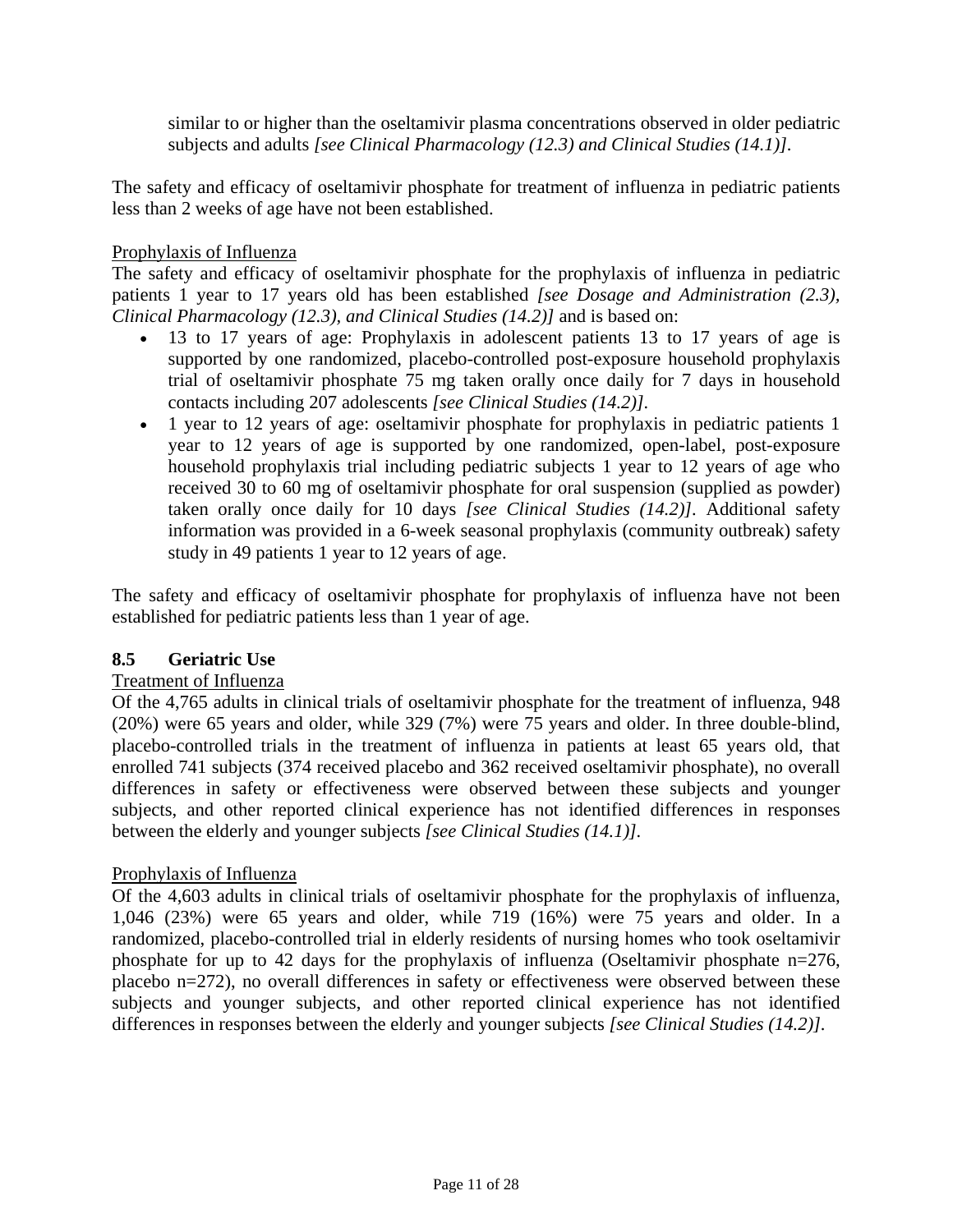# <span id="page-11-7"></span><span id="page-11-5"></span><span id="page-11-0"></span>**8.6 Renal Impairment**

Patients with renal impairment had higher blood levels of oseltamivir carboxylate compared to patients with normal renal function which may increase the risk of oseltamivir phosphateassociated adverse reactions. Therefore, dosage adjustment is recommended for patients with a serum creatinine clearance between 10 mL/minute and 60 mL/minute and for patients with endstage renal disease (ESRD) undergoing routine hemodialysis or continuous peritoneal dialysis treatment *[see Dosage and Administration [\(2.4\)\]](#page-3-6).* Oseltamivir phosphate is not recommended for patients with ESRD not undergoing dialysis *[see Indications and Usage [\(1.3\)](#page-1-4) and Clinical Pharmacology [\(12.3\)\]](#page-12-4).*

# <span id="page-11-1"></span>**8.7 Hepatic Impairment**

No dosage adjustment is required in patients with mild to moderate hepatic impairment. The safety and pharmacokinetics in patients with severe hepatic impairment have not been evaluated *[see Clinical Pharmacology [\(12.3\)](#page-12-4)].*

# <span id="page-11-2"></span>**8.8 Use in Patients with Chronic Conditions**

Efficacy of oseltamivir phosphate in the treatment of influenza in patients with chronic cardiac disease and/or respiratory disease was evaluated in one randomized, placebo-controlled clinical trial. Efficacy in this population, as measured by time to alleviation of all symptoms, was not established, but no new safety signals were identified *[see Clinical Studies [\(14.1](#page-19-3))].*

No clinical trial data are available regarding treatment of influenza in patients with any medical condition sufficiently severe or unstable to be considered at imminent risk of requiring hospitalization.

# <span id="page-11-6"></span><span id="page-11-3"></span>**8.9 Immunocompromised Patients**

Efficacy of oseltamivir phosphate for the treatment or prophylaxis of influenza has not been established in immunocompromised patients *[see Clinical Studies (14.2)].* Safety of oseltamivir phosphate has been demonstrated for up to 12 weeks for prophylaxis of influenza in immunocompromised patients *[see Adverse Reactions [\(6.1\)\]](#page-5-4).*

# <span id="page-11-4"></span>**10 OVERDOSAGE**

Reports of overdoses with oseltamivir phosphate have been received from clinical trials and during postmarketing experience. In the majority of cases reporting overdose, no adverse reactions were reported. Adverse reactions reported following overdose were similar in nature to those observed with therapeutic doses of oseltamivir phosphate *[see Adverse Reactions [\(6\)\]](#page-5-4).*

# **11 DESCRIPTION**

Oseltamivir phosphate, USP an influenza neuraminidase inhibitor (NAI), is available as:

• A powder for oral suspension, which when constituted with water as directed contains 6 mg per mL oseltamivir base.

In addition to the active ingredient, the powder for oral suspension contains trisodium citrate, saccharin sodium, sodium benzoate, sorbitol, titanium dioxide, tutti-frutti flavoring, and xanthan gum.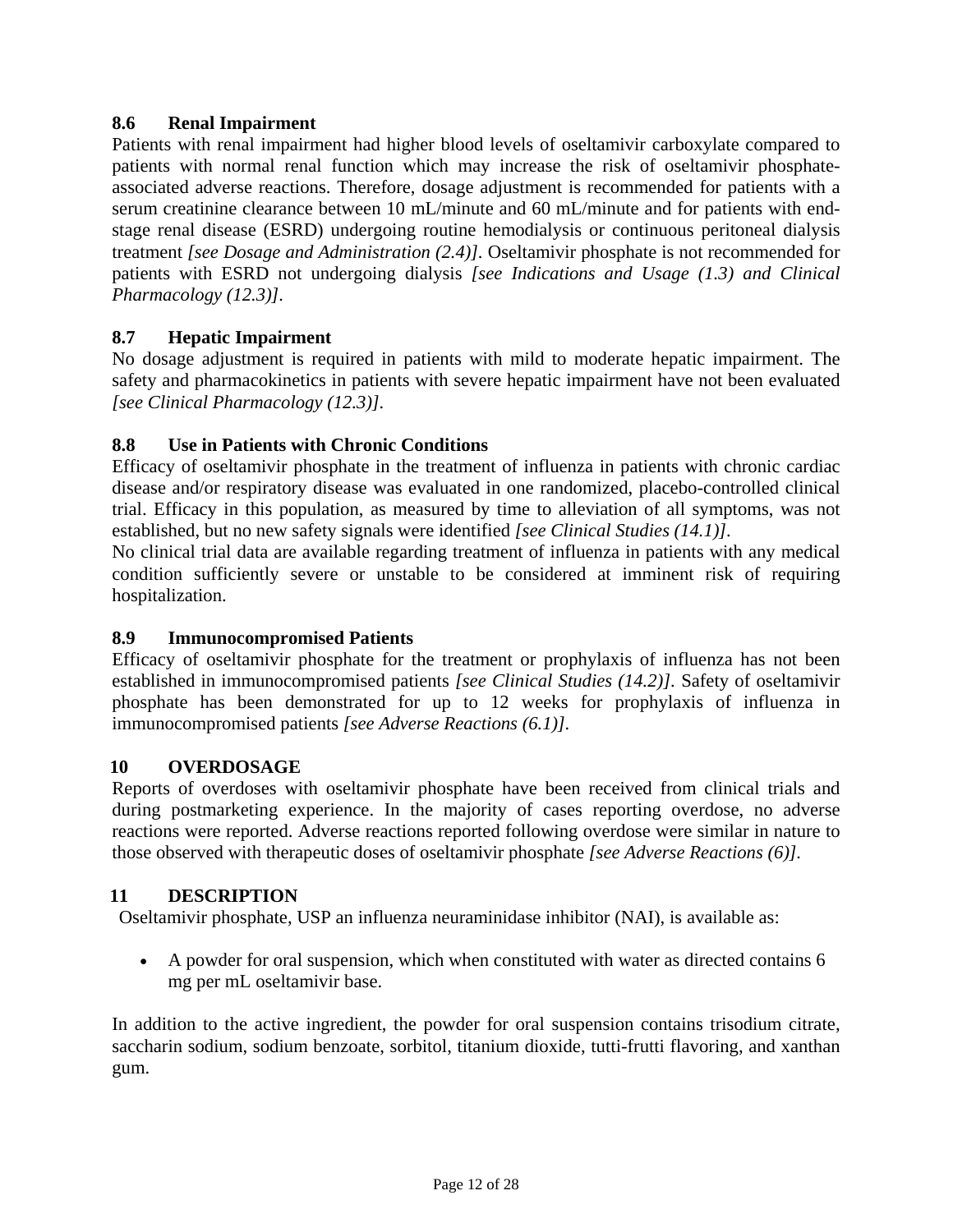<span id="page-12-4"></span><span id="page-12-0"></span>Oseltamivir phosphate, USP is a white to off-white powder with the chemical name (3R,4R,5S)- 4-acetylamino-5-amino-3(1-ethylpropoxy)-1-cyclohexene-1-carboxylic acid, ethyl ester, phosphate (1:1). The chemical formula is  $C_{16}H_{28}N_2O_4$  (free base). The molecular weight is 312.4 for oseltamivir free base and 410.4 for oseltamivir phosphate salt. The structural formula is as follows:



# <span id="page-12-1"></span>**12 CLINICAL PHARMACOLOGY**

# <span id="page-12-2"></span>**12.1 Mechanism of Action**

Oseltamivir is an antiviral drug with activity against influenza virus *[see Microbiology [\(12.4](#page-16-1))].*

#### <span id="page-12-3"></span>**12.3 Pharmacokinetics**

#### Absorption and Bioavailability

Oseltamivir is absorbed from the gastrointestinal tract after oral administration of oseltamivir phosphate and is extensively converted predominantly by hepatic esterases to oseltamivir carboxylate. At least 75% of an oral dose reaches the systemic circulation as oseltamivir carboxylate and less than 5% of the oral dose reaches the systemic circulation as oseltamivir (see Table 6).

**Table 6: Mean (% CV) Pharmacokinetic Parameters of Oseltamivir and Oseltamivir Carboxylate Following Multiple Dosing of 75 mg Capsules Twice Daily (n=20)** 

| <b>Parameter</b>           | <b>Oseltamivir</b> | <b>Oseltamivir</b><br>Carboxylate |  |  |  |
|----------------------------|--------------------|-----------------------------------|--|--|--|
| $C_{\text{max}}$ (ng/mL)   | 65 (26)            | 348 (18)                          |  |  |  |
| $AUC_{0-12h}$ (ng $h/mL$ ) | .12 (25)           | 2719 (20)                         |  |  |  |

Plasma concentrations of oseltamivir carboxylate are proportional to doses up to 500 mg given twice daily (about 6.7 times the maximum recommended oseltamivir phosphate for oral suspension dosage) *[see Dosage and Administration [\(2\)\]](#page-1-5)*. Coadministration with food had no significant effect on the peak plasma concentration (551 ng/mL under fasted conditions and 441 ng/mL under fed conditions) and the area under the plasma concentration time curve (6,218 ng∙h/mL under fasted conditions and 6,069 ng∙h/mL under fed conditions) of oseltamivir carboxylate.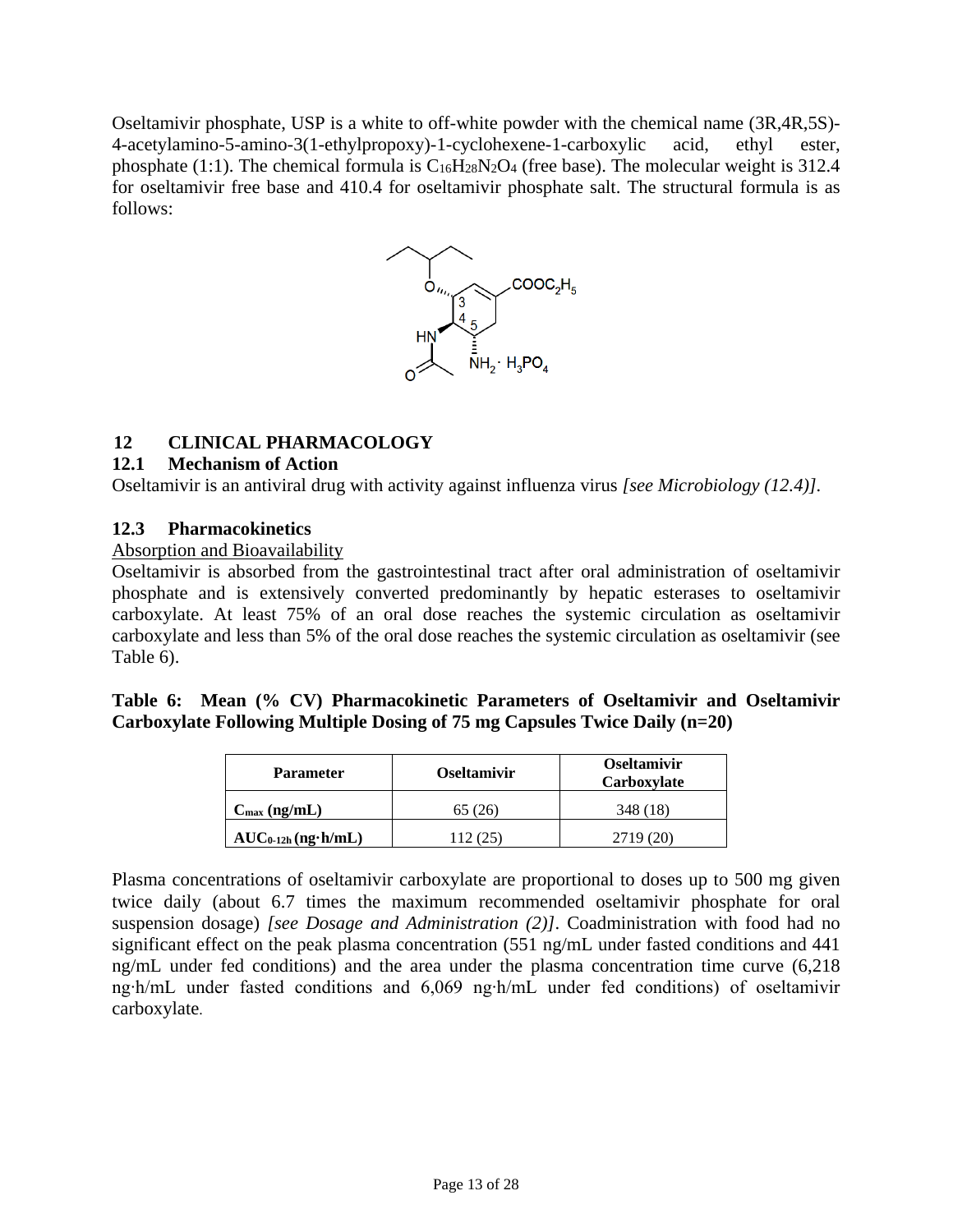## **Distribution**

The volume of distribution  $(V_{ss})$  of oseltamivir carboxylate, following intravenous administration in 24 subjects (oseltamivir phosphate is not available as an IV formulation), ranged between 23 and 26 liters.

The binding of oseltamivir carboxylate to human plasma protein is low (3%). The binding of oseltamivir to human plasma protein is 42%, which is insufficient to cause significant displacement-based drug interactions.

#### Elimination

Absorbed oseltamivir is primarily (greater than 90%) eliminated by conversion to the active metabolite, oseltamivir carboxylate. Plasma concentrations of oseltamivir declined with a halflife of 1 to 3 hours in most subjects after oral administration. Oseltamivir carboxylate is not further metabolized and is eliminated unchanged in urine. Plasma concentrations of oseltamivir carboxylate declined with a half-life of 6 to 10 hours in most subjects after oral administration.

#### Metabolism

Oseltamivir is extensively converted to the active metabolite, oseltamivir carboxylate, by esterases located predominantly in the liver. Oseltamivir carboxylate is not further metabolized. Neither oseltamivir nor oseltamivir carboxylate is a substrate for, or inhibitor of, cytochrome P450 isoforms.

#### Excretion

Oseltamivir carboxylate is eliminated entirely (greater than 99%) by renal excretion. Renal clearance (18.8 L/h) exceeds glomerular filtration rate (7.5 L/h), indicating that tubular secretion (via organic anion transporter) occurs in addition to glomerular filtration. Less than 20% of an oral radiolabeled dose is eliminated in feces.

#### Specific Populations

#### Renal Impairment

Administration of 100 mg of oseltamivir phosphate twice daily (about 1.3 times the maximum recommended dosage) for 5 days to subjects with various degrees of renal impairment showed that exposure to oseltamivir carboxylate is inversely proportional to declining renal function.

Population-derived pharmacokinetic parameters were determined for patients with varying degrees of renal function including ESRD patients on hemodialysis. Median simulated exposures of oseltamivir carboxylate for recommended treatment and prophylaxis regimens are provided in Table 7. The pharmacokinetics of oseltamivir have not been studied in ESRD patients not undergoing dialysis *[see Indications and Usage [\(1.3\)](#page-1-5), and Use in Specific Populations [\(8.6\)](#page-11-7)].*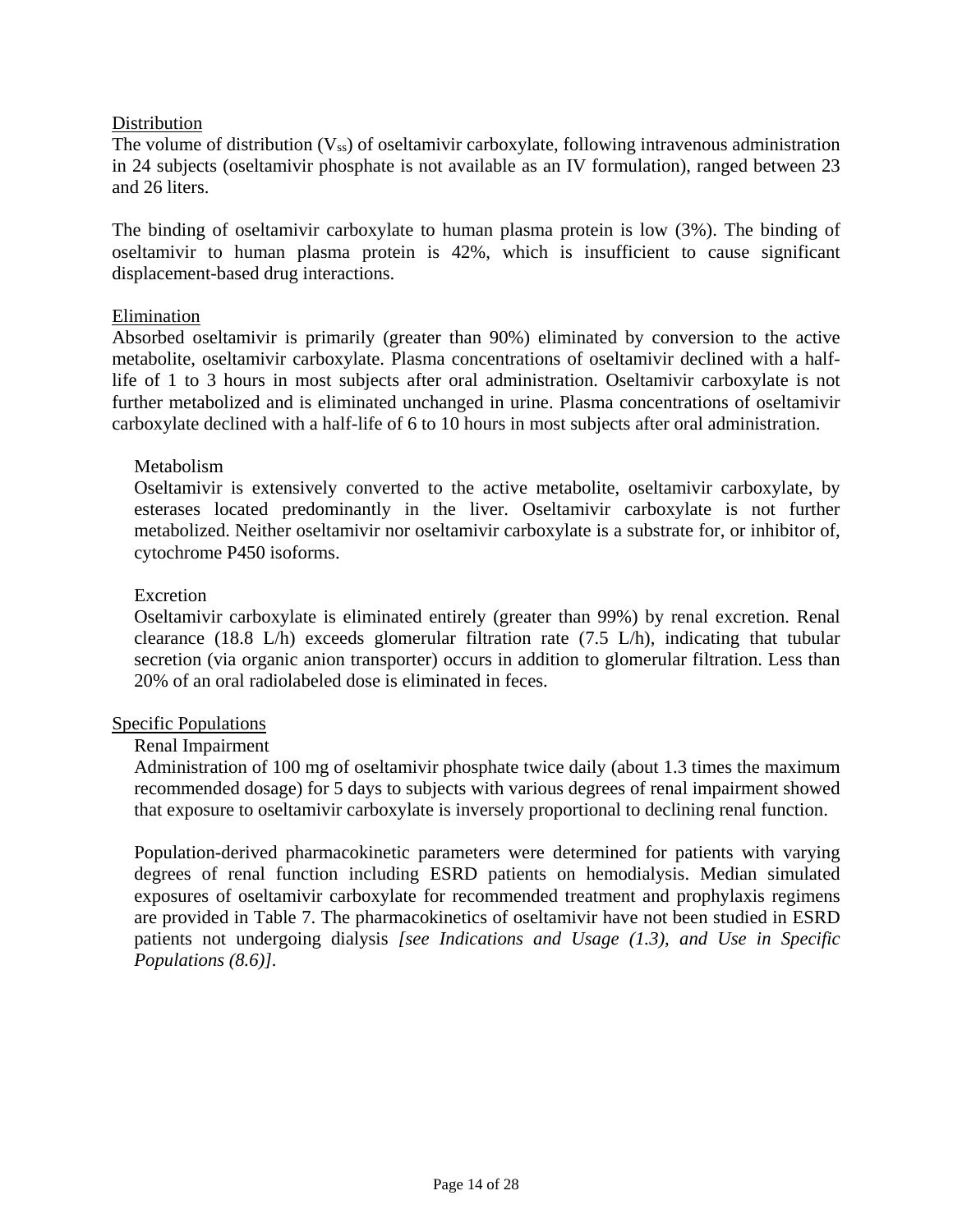**Table 7: Simulated Median Treatment Exposure Metrics of Oseltamivir Carboxylate in Patients with Normal Renal Function, with Renal Impairment and ESRD Patients on Hemodialysis**

| <b>Renal Function</b> /<br><b>Impairment</b> | <b>Normal</b><br><b>Creatinine</b><br><b>Clearance</b><br>90-140<br>mL/min<br>$(n=57)$ | Mild<br><b>Creatinine</b><br><b>Clearance</b><br>60-90<br>mL/min<br>$(n=45)$ | <b>Moderate</b><br><b>Creatinine</b><br><b>Clearance</b><br>$30 - 60$<br>mL/min<br>$(n=13)$ | <b>Severe</b><br><b>Creatinine</b><br><b>Clearance</b><br>$10-30$ mL/min<br>$(n=11)$ | <b>ESRD</b><br><b>Creatinine</b><br><b>Clearance</b><br>$<$ 10 mL/min on<br><b>Hemodialysis</b><br>$(n=24)$ |  |  |
|----------------------------------------------|----------------------------------------------------------------------------------------|------------------------------------------------------------------------------|---------------------------------------------------------------------------------------------|--------------------------------------------------------------------------------------|-------------------------------------------------------------------------------------------------------------|--|--|
| <b>Recommended Treatment Regimens</b>        |                                                                                        |                                                                              |                                                                                             |                                                                                      |                                                                                                             |  |  |
| <b>PK</b> exposure parameter                 | $75 \text{ mg}$<br>twice daily                                                         | $75 \text{ mg}$<br>twice daily                                               | $30 \text{ mg}$<br>twice daily                                                              | 30 mg once<br>daily                                                                  | 30 mg every HD<br>cycle                                                                                     |  |  |
| $C_{\min}$ (ng/mL)                           | 145                                                                                    | 253                                                                          | 180                                                                                         | 219                                                                                  | 221                                                                                                         |  |  |
| $C_{\text{max}}$ (ng/mL)                     | 298                                                                                    | 464                                                                          | 306                                                                                         | 477                                                                                  | 1,170                                                                                                       |  |  |
| $AUC_{48}$ (ng·h/mL)*                        | 11224                                                                                  | 18476                                                                        | 12008                                                                                       | 16818                                                                                | 23200                                                                                                       |  |  |
| <b>Recommended Prophylaxis Regimens</b>      |                                                                                        |                                                                              |                                                                                             |                                                                                      |                                                                                                             |  |  |
| PK exposure parameter                        | 75 mg<br>once daily                                                                    | 75 mg once<br>daily                                                          | $30 \text{ mg}$<br>once daily                                                               | 30 mg every<br>other day                                                             | 30 mg alternate<br>HD cycle                                                                                 |  |  |
| $C_{\min}$ (ng/mL)                           | 39                                                                                     | 62                                                                           | 57                                                                                          | 70                                                                                   | 42                                                                                                          |  |  |
| $C_{\text{max}}$ (ng/mL)                     | 213                                                                                    | 311                                                                          | 209                                                                                         | 377                                                                                  | 903                                                                                                         |  |  |
| $AUC_{48}$ (ng·hr/mL)*                       | 5294                                                                                   | 8336                                                                         | 6262                                                                                        | 9317                                                                                 | 11200                                                                                                       |  |  |

\* AUC normalized to 48 hours

In continuous ambulatory peritoneal dialysis (CAPD) patients, the peak concentration of oseltamivir carboxylate following a single 30 mg dose of oseltamivir or once weekly oseltamivir was approximately 3-fold higher than in patients with normal renal function who received 75 mg twice daily. The plasma concentration of oseltamivir carboxylate on Day 5 (147 ng/mL) following a single 30 mg dose in CAPD patients is similar to the predicted  $C_{\text{min}}$  (160 ng/mL) in patients with normal renal function following 75 mg twice daily. Administration of 30 mg once weekly to CAPD patients resulted in plasma concentrations of oseltamivir carboxylate at the 168 hour blood sample of 63 ng/mL, which were comparable to the C<sub>min</sub> in patients with normal renal function receiving the approved regimen of 75 mg once daily (40 ng/mL).

#### *Hepatic Impairment*

In clinical studies, oseltamivir carboxylate exposure was not altered in subjects with mild or moderate hepatic impairment *[see Use in Specific Populations [\(8.7\)](#page-11-7)].*

#### *Pregnant Women*

A pooled population pharmacokinetic analysis indicates that the oseltamivir phosphate for oral suspension dosage regimen resulted in lower exposure to the active metabolite in pregnant women (n=59) compared to non-pregnant women (n=33). However, this predicted exposure is expected to have activity against susceptible influenza virus strains and there are insufficient pharmacokinetics and safety data to recommend a dose adjustment for pregnant women *[see Use in Specific Populations [\(8.1\)](#page-8-2)].*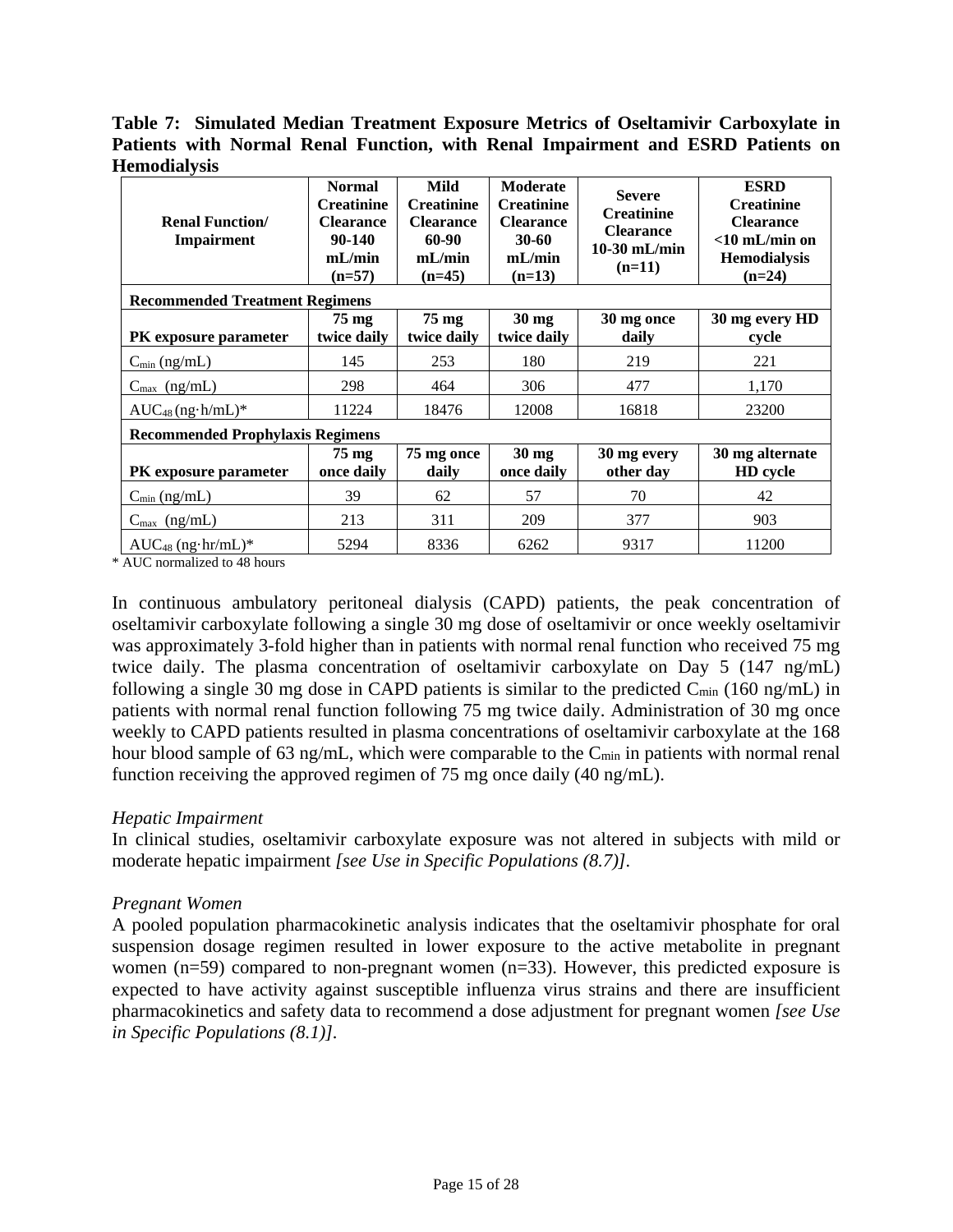## *Pediatric Subjects (1 year to 12 years of age)*

The pharmacokinetics of oseltamivir and oseltamivir carboxylate have been evaluated in a single-dose pharmacokinetic study in pediatric subjects aged 5 to 16 years (n=18) and in a small number of pediatric subjects aged 3 to 12 years (n=5) enrolled in a clinical trial. Younger pediatric subjects cleared both the prodrug and the active metabolite faster than adult subjects resulting in a lower exposure for a given mg/kg dose. For oseltamivir carboxylate, apparent total clearance decreases linearly with increasing age (up to 12 years). The pharmacokinetics of oseltamivir in pediatric subjects over 12 years of age are similar to those in adult subjects *[see Use in Specific Populations [\(8.4\)\]](#page-9-3).*

#### *Pediatric Subjects (2 weeks to less than 1 year of age)*

The pharmacokinetics of oseltamivir and oseltamivir carboxylate have been evaluated in two open-label studies of pediatric subjects less than one year of age (n=122) infected with influenza. Apparent clearance of the active metabolite decreases with decreasing age in subjects less than 1 year of age; however the oseltamivir and oseltamivir carboxylate exposure following a 3 mg/kg dose in subjects under 1 year of age is expected to be within the observed exposures in adults and adolescents receiving 75 mg twice daily and 150 mg twice daily *[see Use in Specific Populations [\(8.4\)\]](#page-9-3).*

#### *Geriatric Patients*

Exposure to oseltamivir carboxylate at steady-state was 25% to 35% higher in geriatric subjects (age range 65 to 78 years) compared to young adults given comparable doses of oseltamivir. Half-lives observed in the geriatric subjects were similar to those seen in young adults. Based on drug exposure and tolerability, dose adjustments are not required for geriatric patients for either treatment or prophylaxis *[see Use in Specific Populations [\(8.5\)\]](#page-10-1).*

#### Drug Interaction Studies

Oseltamivir is extensively converted to oseltamivir carboxylate by esterases, located predominantly in the liver. Drug interactions involving competition for esterases have not been extensively reported in literature. Low protein binding of oseltamivir and oseltamivir carboxylate suggests that the probability of drug displacement interactions is low.

In vitro studies demonstrate that neither oseltamivir nor oseltamivir carboxylate is a good substrate for P450 mixed-function oxidases or for glucuronyl transferases.

Coadministration of probenecid results in an approximate two-fold increase in exposure to oseltamivir carboxylate due to a decrease in active anionic tubular secretion in the kidney. However, due to the safety margin of oseltamivir carboxylate, no dose adjustments are required when coadministering with probenecid.

No clinically relevant pharmacokinetic interactions have been observed when coadministering oseltamivir with amoxicillin, acetaminophen, aspirin, cimetidine, antacids (magnesium and aluminum hydroxides and calcium carbonates), rimantadine, amantadine, or warfarin.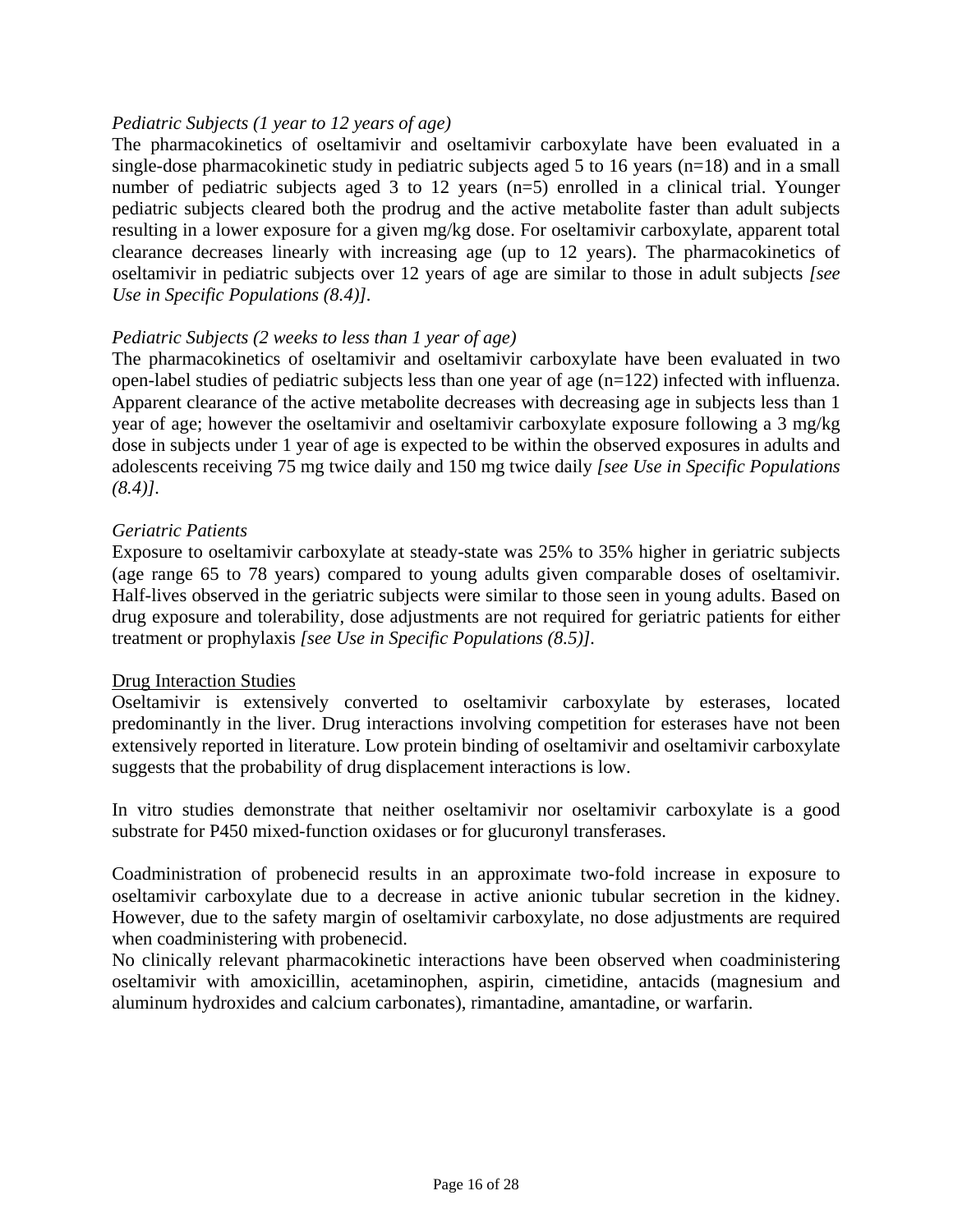# <span id="page-16-1"></span><span id="page-16-0"></span>**12.4 Microbiology**

# Mechanism of Action

Oseltamivir phosphate is an ethyl ester prodrug requiring ester hydrolysis for conversion to the active form, oseltamivir carboxylate. Oseltamivir carboxylate is an inhibitor of influenza virus neuraminidase affecting release of viral particles. The median IC<sub>50</sub> values of oseltamivir against influenza A/H1N1, influenza A/H3N2, and influenza B clinical isolates were 2.5 nM (range 0.93-4.16 nM, N=74), 0.96 nM (range 0.13-7.95 nM, N=774), and 60 nM (20-285 nM, N=256), respectively, in a neuraminidase assay with a fluorescently labeled MUNANA substrate.

# Antiviral Activity

The antiviral activity of oseltamivir carboxylate against laboratory strains and clinical isolates of influenza virus was determined in cell culture. The concentrations of oseltamivir carboxylate required for inhibition of influenza virus in cell culture were highly variable depending on the assay method used and the virus tested. The 50% and 90% effective concentrations (EC<sub>50</sub> and EC90) were in the range of 0.0008 micromolar to greater than 35 micromolar and 0.004 micromolar to greater than 100 micromolar, respectively (1 micromolar=0.284 microgram per mL). The relationship between the antiviral activity in cell culture, inhibitory activity in the neuraminidase assay, and the inhibition of influenza virus replication in humans has not been established.

#### Resistance

Cell culture studies: Influenza A virus isolates with reduced susceptibility to oseltamivir carboxylate have been recovered by serial passage of virus in cell culture in the presence of increasing concentrations of oseltamivir carboxylate. Reduced susceptibility of influenza virus to inhibition by oseltamivir carboxylate may be conferred by amino acid substitutions in the viral neuraminidase and/or hemagglutinin proteins.

Clinical studies: Reduced susceptibility isolates have been obtained during treatment with oseltamivir and from sampling during community surveillance studies. Changes in the viral neuraminidase that have been associated with reduced susceptibility to oseltamivir carboxylate are summarized in [Table 8.](#page-17-0) The clinical impact of this reduced susceptibility is unknown.

Hemagglutinin (HA) substitutions selected in cell culture and associated with reduced susceptibility to oseltamivir include (influenza virus subtype-specific numbering) A11T, K173E, and R453M in H3N2; and H99Q in influenza B virus (Yamagata lineage). In some cases, HA substitutions were selected in conjunction with known NA resistance substitutions and may contribute to reduced susceptibility to oseltamivir; however, the impact of HA substitutions on antiviral activity of oseltamivir in humans is unknown and likely to be strain-dependent.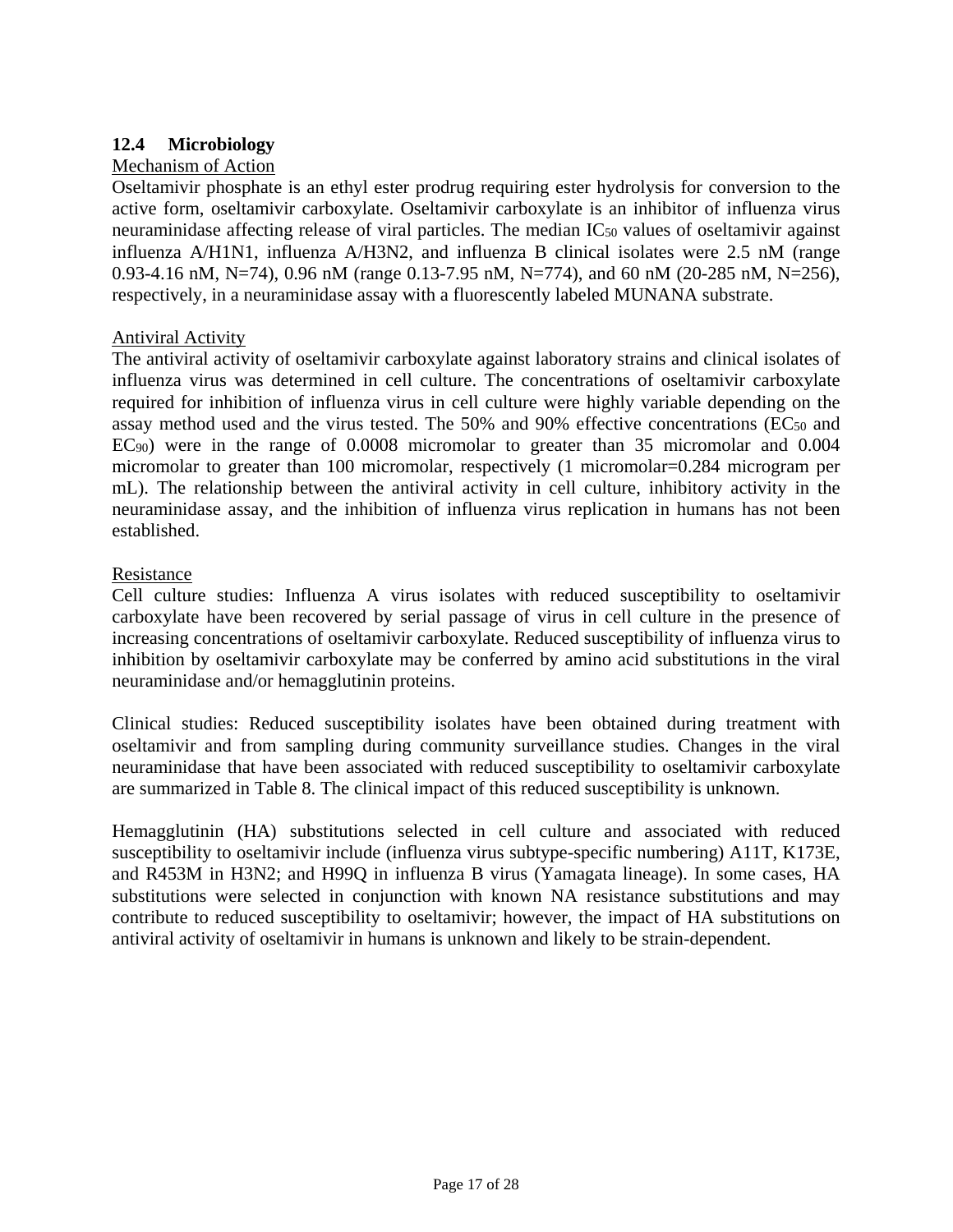# <span id="page-17-0"></span>**Table 8: Neuraminidase Amino Acid Substitutions Associated with Reduced Susceptibility to Oseltamivir**

**Amino Acid Substitution\*** 

**Influenza A N1 (N1 numbering in brackets)** 

I117V (I117V), E119V (E119V), R152K (R152K), Y155H (Y155H), F173V (F174V), D198G/N (D199G/N), I222K/R/T/V (I223K/R/T/V), S246N (S247N), G248R+I266V (G249R+I267V), H274Y(H275Y), N294S (N295S), Q312R+I427T (Q313R+I427T), N325K (N325K), R371K (R368K)

#### **Influenza A N2**

E41G, E119I/V, D151V, I222L/V, Q226H, SASG245-248 deletion, S247P, R292K, N294S

# **Influenza B (B numbering in brackets)**

E119A (E117A), P141S (P139S), G142R (G140R), R152K (R150K), D198E/N/Y (D197E/N/Y), I222L/T/V (I221L/T/V), A246D/S/T (A245D/S/T), H274Y (H273Y), N294S (N294S), R371K (R374K), G402S (G407S)

\*All numbering in N2, except where indicated

Selection of influenza A viruses resistant to oseltamivir can occur at higher frequencies in children. Oseltamivir treatment-associated resistance in pediatric treatment studies has been detected at frequencies of 27% to 37% and 3% to 18%  $(3/11$  to 7/19 and 1/34 to 9/50 posttreatment isolates, respectively) for influenza A/H1N1 virus and influenza A/H3N2 virus, respectively.

The frequency of resistance selection to oseltamivir and the prevalence of such resistant virus vary seasonally and geographically.

Circulating seasonal influenza strains expressing neuraminidase resistance-associated substitutions have been observed in individuals who have not received oseltamivir treatment. The oseltamivir resistance-associated substitution H275Y was found in more than 99% of UScirculating 2008 H1N1 influenza virus isolates. The 2009 H1N1 influenza virus ("swine flu") was almost uniformly susceptible to oseltamivir; however, the frequency of circulating resistant variants can change from season to season. Prescribers should consider available information from the CDC on influenza virus drug susceptibility patterns and treatment effects when deciding whether to use oseltamivir phosphate.

#### Cross-resistance

Cross-resistance between oseltamivir and zanamivir has been observed in neuraminidase biochemical assays. The H275Y (N1 numbering) or N294S (N2 numbering) oseltamivir resistance-associated substitutions observed in the N1 neuraminidase subtype, and the E119V or N294S oseltamivir resistance-associated substitutions observed in the N2 subtype (N2 numbering), are associated with reduced susceptibility to oseltamivir but not zanamivir. The Q136K and K150T zanamivir resistance-associated substitutions observed in N1 neuraminidase, or the S250G zanamivir resistance-associated substitutions observed in influenza B virus neuraminidase, confer reduced susceptibility to zanamivir but not oseltamivir. The R292K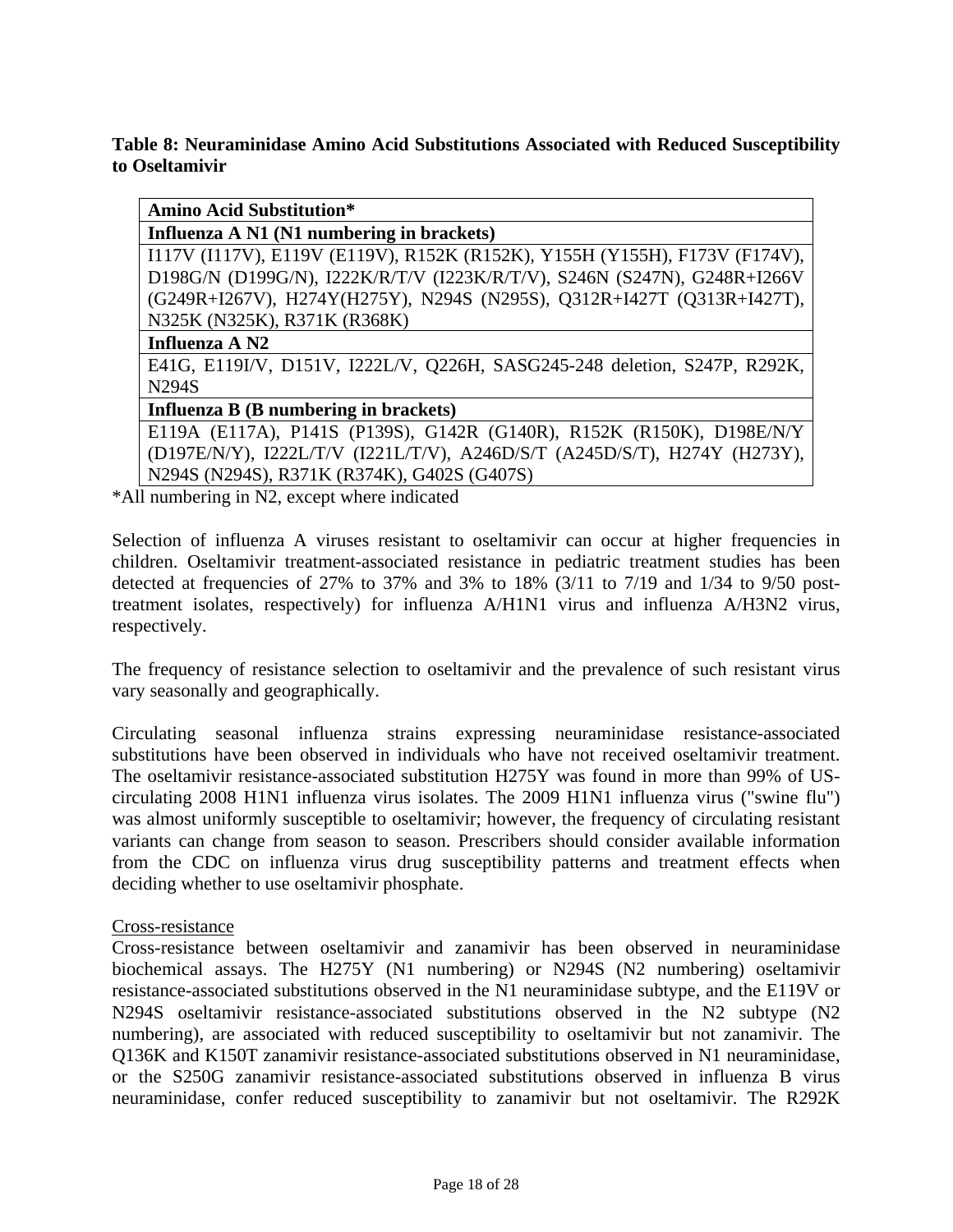oseltamivir resistance-associated substitution observed in N2, and the I222T, D198E/N, R371K, or G402S oseltamivir resistance-associated substitutions observed in influenza B virus neuraminidase, confer reduced susceptibility to both oseltamivir and zanamivir. These examples do not represent an exhaustive list of cross resistance-associated substitutions and prescribers should consider available information from the CDC on influenza drug susceptibility patterns and treatment effects when deciding whether to use oseltamivir phosphate.

No single amino acid substitution has been identified that could confer cross-resistance between the neuraminidase inhibitor class (oseltamivir, zanamivir) and the M2 ion channel inhibitor class (amantadine, rimantadine). However, a virus may carry a neuraminidase inhibitor associated substitution in neuraminidase and an M2 ion channel inhibitor-associated substitution in M2 and may therefore be resistant to both classes of inhibitors. The clinical relevance of phenotypic cross-resistance evaluations has not been established.

# Immune Response

No influenza vaccine/oseltamivir interaction study has been conducted. In studies of naturally acquired and experimental influenza, treatment with oseltamivir phosphate did not impair normal humoral antibody response to infection.

# <span id="page-18-0"></span>**13 NONCLINICAL TOXICOLOGY**

# <span id="page-18-1"></span>**13.1 Carcinogenesis, Mutagenesis, Impairment of Fertility**

In 2-year carcinogenicity studies in mice and rats given daily oral doses of the prodrug oseltamivir phosphate up to 400 mg/kg and 500 mg/kg, respectively, the prodrug and the active form oseltamivir carboxylate induced no statistically significant increases in tumors over controls. The mean maximum daily exposures to the prodrug in mice and rats were approximately 130- and 320-fold, respectively, greater than those in humans at the recommended clinical dose based on AUC comparisons. The respective safety margins of the exposures to the active oseltamivir carboxylate were 15- and 50-fold.

Oseltamivir was found to be non-mutagenic in the Ames test and the human lymphocyte chromosome assay with and without enzymatic activation and negative in the mouse micronucleus test. It was found to be positive in a Syrian Hamster Embryo (SHE) cell transformation test. Oseltamivir carboxylate was non-mutagenic in the Ames test and the L5178Y mouse lymphoma assay with and without enzymatic activation and negative in the SHE cell transformation test.

In a fertility and early embryonic development study in rats, doses of oseltamivir at 50 mg/kg/day, 250 mg/kg/day, and 1500 mg/kg/day were administered to females for 2 weeks before mating, during mating and until day 6 of pregnancy. Males were dosed for 4 weeks before mating, during mating, and for 2 weeks after mating. There were no effects on fertility, mating performance or early embryonic development at any dose level. The highest dose in this study was approximately 115 times the human systemic exposure (AUC<sub>0-24h</sub>) of oseltamivir carboxylate that occurs after administration of the maximum recommended human dose.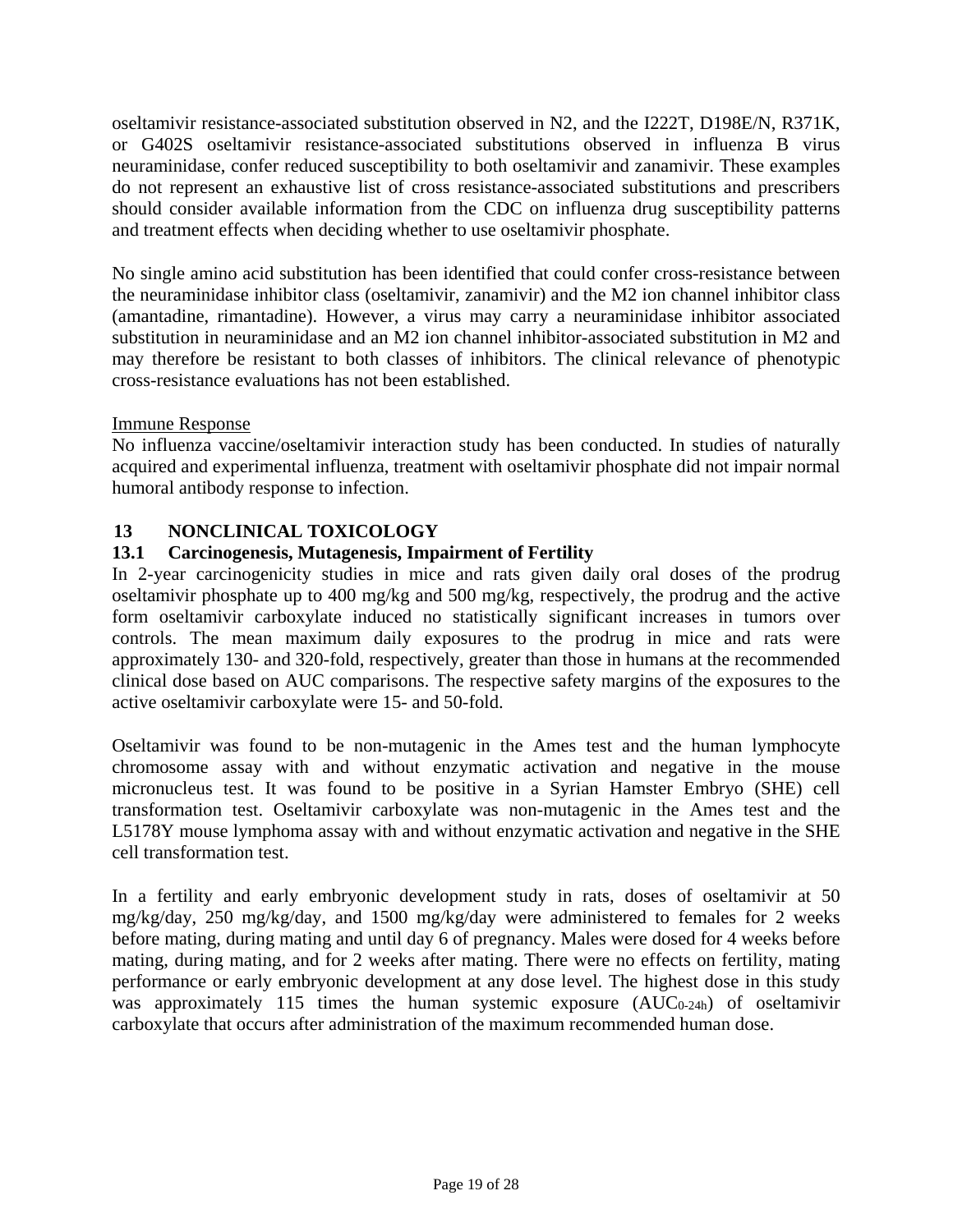# <span id="page-19-3"></span><span id="page-19-0"></span>**14 CLINICAL STUDIES**

# <span id="page-19-2"></span><span id="page-19-1"></span>**14.1 Treatment of Influenza**

## Adults

Two randomized, placebo-controlled, double-blind clinical trials of oseltamivir phosphate were conducted in adults between 18 and 65 years old, one in the U.S. and one outside the U.S., for the treatment of acute uncomplicated influenza. Eligible subjects had fever of at least 100ºF, accompanied by at least one respiratory symptom (cough, nasal symptoms, or sore throat) and at least one systemic symptom (myalgia, chills/sweats, malaise, fatigue, or headache), and influenza virus was known to be circulating in the community. Subjects were randomized to receive oral oseltamivir phosphate or placebo for 5 days. All enrolled subjects were allowed to take fever-reducing medications.

Of 1,355 subjects enrolled in these two trials, 849 (63%) subjects were influenza-infected (median age 34 years; 52% male; 90% Caucasian; 31% smokers). Of the 849 influenza-infected subjects, 95% were infected with influenza A, 3% with influenza B, and 2% with influenza of unknown type.

Study medication was started within 40 hours of onset of symptoms and administered twice daily for 5 days. Subjects were required to self-assess the influenza-associated symptoms (nasal congestion, sore throat, cough, aches, fatigue, headaches, and chills/sweats) twice daily as "none," "mild," "moderate," or "severe". Time to improvement was calculated from the time of treatment initiation to the time when all symptoms were assessed as "none" or "mild". In both trials, there was a 1.3-day reduction in the median time to improvement in influenza-infected subjects who received oseltamivir phosphate 75 mg twice a day for 5 days compared to subjects who received placebo. Subgroup analyses by gender showed no differences in the treatment effect of oseltamivir phosphate in men and women.

In the treatment of influenza, no increased efficacy was demonstrated in subjects who received higher doses of oseltamivir phosphate.

#### Adolescents and Adults with Chronic Cardiac or Respiratory Disease

A double-blind, placebo-controlled, multicenter trial was unable to demonstrate efficacy of oseltamivir phosphate (75 mg twice daily for 5 days) in the treatment of influenza in adult and adolescent subjects (13 years or older) with chronic cardiac (excluding chronic idiopathic hypertension) or respiratory diseases, as measured by time to alleviation of all symptoms. However, in patients treated with oseltamivir phosphate there was a more rapid cessation of febrile illness. No difference in the incidence of influenza complications was observed between the treatment and placebo groups in this population.

#### Geriatric Subjects

Three double-blind placebo-controlled treatment trials were conducted in subjects who were at least 65 years of age in three consecutive seasons. The enrollment criteria were similar to that of adult trials with the exception of fever being defined as higher than 97.5°F. Of 741 subjects enrolled, 476 (65%) subjects were influenza-infected; of these, 95% were infected with influenza type A and 5% with influenza type B.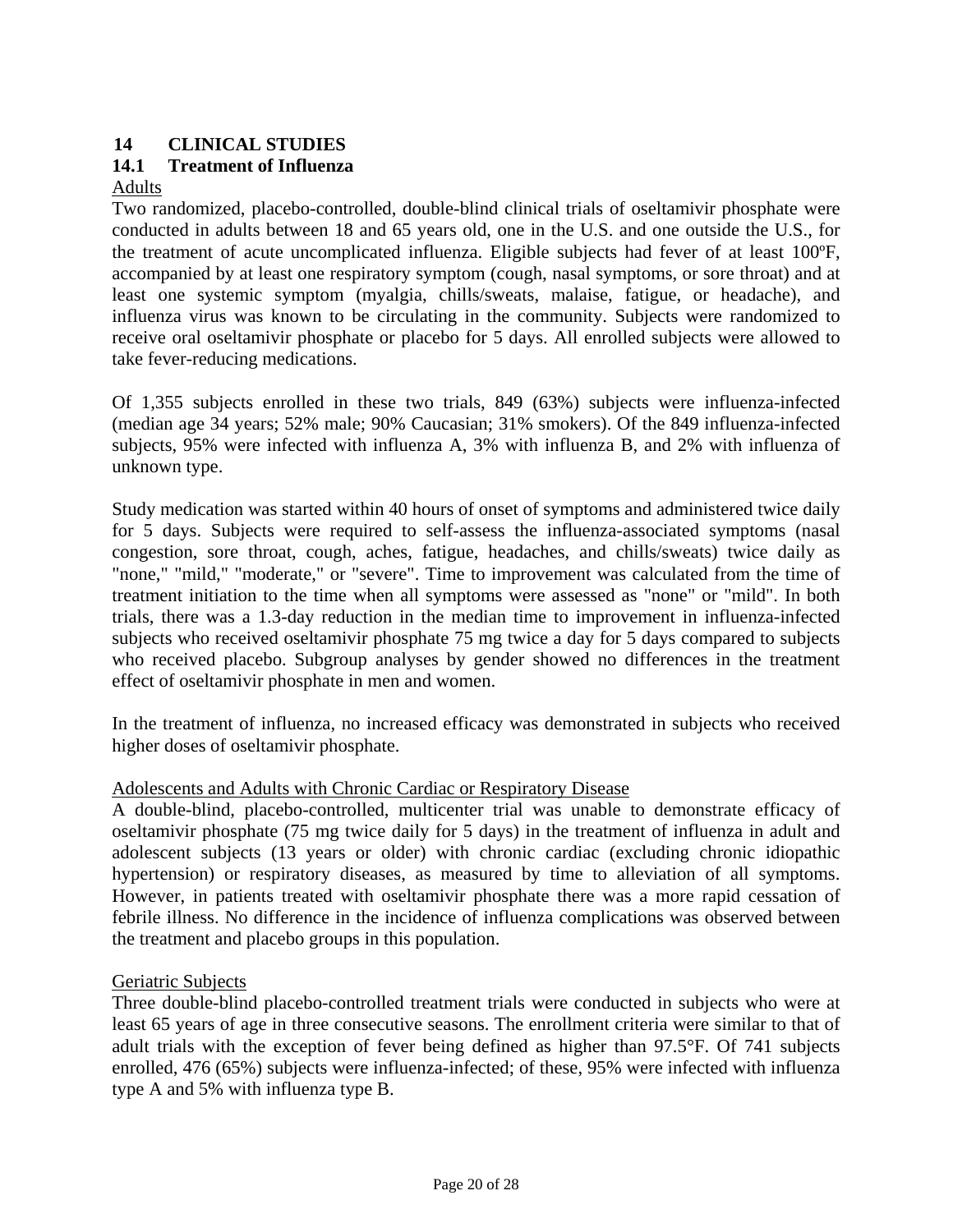<span id="page-20-3"></span><span id="page-20-2"></span>In the pooled analysis, there was a 1-day reduction in the median time to improvement in influenza-infected subjects who received oseltamivir phosphate 75 mg twice daily for 5 days compared to those who received placebo (p=NS) *[see Use in Specific Populations [\(8.5\)\].](#page-10-2)* Some seasonal variability was noted in the clinical efficacy outcomes.

#### Pediatric Subjects (1 year to 12 years of age)

One double-blind placebo-controlled treatment trial was conducted in pediatric subjects aged 1 year to 12 years (median age 5 years) who had fever (at least 100ºF) plus one respiratory symptom (cough or coryza) when influenza virus was known to be circulating in the community. Of 698 subjects enrolled in this trial, 452 (65%) were influenza-infected (50% male; 68% Caucasian). Of the 452 influenza-infected subjects, 67% were infected with influenza A and 33% with influenza B.

Efficacy in this trial was determined by the time to alleviation or resolution of influenza signs and symptoms, measured by a composite endpoint that required the following four individual conditions be met: i) alleviation of cough, ii) alleviation of coryza, iii) resolution of fever, and iv) parental opinion of a return to normal health and activity. Oseltamivir phosphate treatment of 2 mg per kg twice daily, started within 48 hours of onset of symptoms, reduced the total composite time to freedom from illness by 1.5 days compared to placebo. Subgroup analyses by gender showed no differences in the treatment effect of oseltamivir phosphate in male and female pediatric subjects.

#### Pediatric Subjects (2 weeks to less than 1 year of age)

Two open-label trials evaluated the safety and pharmacokinetics of oseltamivir and oseltamivir carboxylate in influenza-infected pediatric subjects 2 weeks to less than 1 year of age (including premature infants at least 36 weeks post conceptional age). Subjects received oseltamivir phosphate at doses ranging from 2 mg to 3.5 mg per kg twice daily for 5 days depending on subject age. These clinical trials were not designed to evaluate clinical efficacy or virologic response.

Of the 136 subjects under the age of 1 year enrolled and dosed in the trials, the majority of the subjects were male (55%), white (79%), non-Hispanic (74%), full term (76%) and infected with influenza A (80%). Pharmacokinetic data indicated that a dose of 3 mg per kg twice daily in pediatric subjects 2 weeks to less than 1 year of age provided oseltamivir phosphate concentrations similar to or higher than those observed in older pediatric subjects and adults receiving the approved dose and provided the basis for approval *[see Adverse Reactions [\(6.1\)](#page-5-4) and Use in Specific Populations [\(8.4\)\].](#page-9-3)*

# <span id="page-20-1"></span><span id="page-20-0"></span>**14.2 Prophylaxis of Influenza**

# Adult and Adolescent Subjects (13 years of age and older)

The efficacy of oseltamivir phosphate in preventing naturally occurring influenza illness has been demonstrated in three seasonal prophylaxis (community outbreak) clinical trials and one post-exposure prophylaxis trial in household contacts. The efficacy endpoint for all of these trials was the incidence of laboratory-confirmed clinical influenza defined as meeting all the following criteria (all signs and symptoms must have been recorded within 24 hours):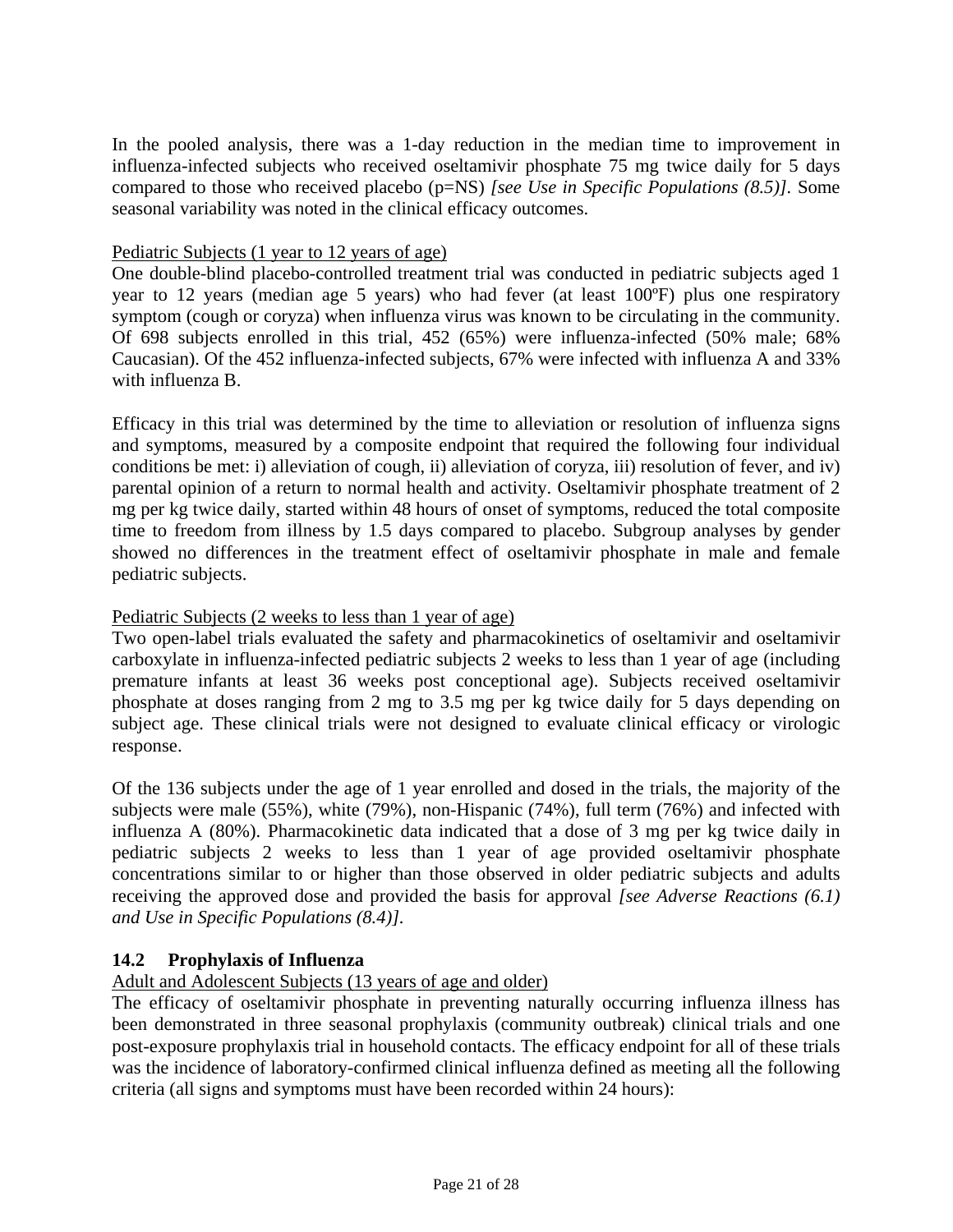- <span id="page-21-0"></span>• oral temperature greater than or equal to 99.0°F (37.2°C),
- at least one respiratory symptom (cough, sore throat, nasal congestion),
- at least one constitutional symptom (aches and pain, fatigue, headache, chills/sweats), and
- either a positive virus isolation or a four-fold increase in virus antibody titers from baseline.

In a pooled analysis of two seasonal prophylaxis trials in healthy unvaccinated adults (aged 18 to 65 years), oseltamivir phosphate 75 mg once daily taken for 42 days during a community outbreak reduced the incidence of laboratory-confirmed clinical influenza from 5% (25/519) for the placebo group to 1% (6/520) for the oseltamivir phosphate group.

In the seasonal (community outbreak) prophylaxis trial in elderly residents of skilled nursing homes, about 80%, 43%, and 14% of the subjects were vaccinated, had cardiac disorders, and had chronic airway obstructive disorders, respectively. In this trial, subjects were randomized to oseltamivir phosphate 75 mg once daily or placebo taken orally for 42 days. The incidence of laboratory-confirmed clinical influenza was 4% (12/272) in the placebo-treated subjects compared to less than 1% (1/276) in the oseltamivir phosphate-treated subjects.

In the post-exposure prophylaxis trial in household contacts (aged 13 years or older) of an index influenza case, oseltamivir phosphate 75 mg once daily or placebo taken orally was administered within 48 hours of onset of symptoms in the index case and continued for 7 days (index cases did not receive oseltamivir phosphate for oral suspension treatment). The incidence of laboratoryconfirmed clinical influenza was 12% (24/200) in the placebo-treated subjects compared to 1% (2/205) in the oseltamivir phosphate-treated subjects.

#### Pediatric Subjects (1 year to 12 years of age)

The efficacy of oseltamivir phosphate in preventing naturally occurring influenza illness was demonstrated in a randomized, open-label post-exposure prophylaxis trial in household contacts that included pediatric subjects aged 1 year to 12 years, both as index cases and as family contacts. All index cases in this trial received oseltamivir phosphate for oral suspension 30 mg to 60 mg taken orally once daily for 10 days. The efficacy parameter was the incidence of laboratory-confirmed clinical influenza in the household. Laboratory-confirmed clinical influenza was defined as meeting all of the following criteria:

- oral temperature at least  $100^{\circ}$ F (37.8 $^{\circ}$ C),
- cough and/or coryza recorded within 48 hours, and
- either a positive virus isolation or a four-fold or greater increase in virus antibody titers from baseline or at illness visits.

Among household contacts 1 year to 12 years of age not already shedding virus at baseline, the incidence of laboratory-confirmed clinical influenza was lower in the group who received oseltamivir phosphate prophylaxis [3% (3/95)] compared to the group who did not receive oseltamivir phosphate prophylaxis [17% (18/106)].

#### Immunocompromised Subjects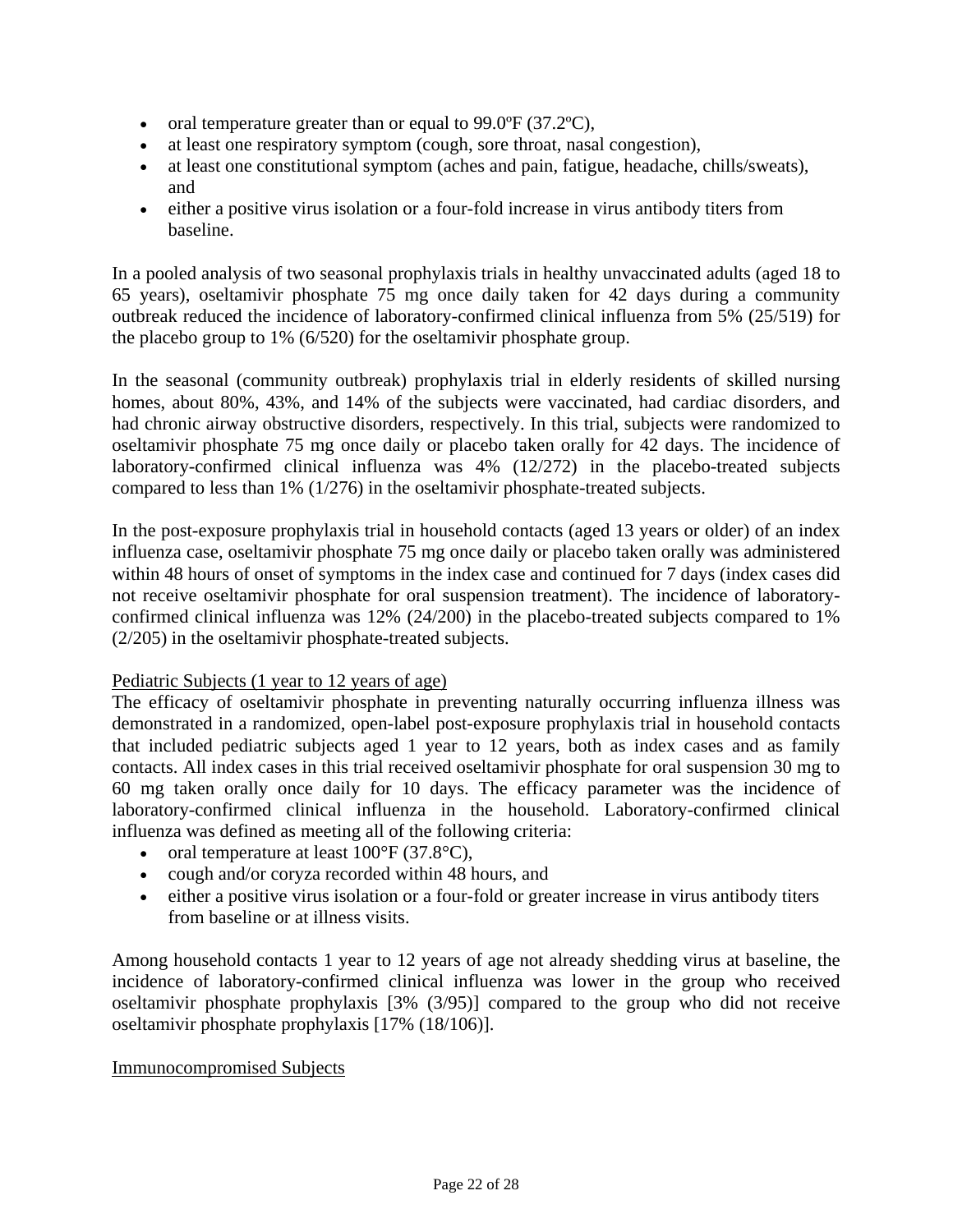<span id="page-22-0"></span>A double-blind, placebo-controlled trial was conducted for seasonal prophylaxis of influenza in 475 immunocompromised subjects (including 18 pediatric subjects 1 year to 12 years of age) who had received solid organ (n=388; liver, kidney, liver and kidney) or hematopoietic stem cell transplants (n=87). Median time since transplant for solid organ transplant recipients was 1,105 days for the placebo group and 1,379 days for the oseltamivir phosphate group. Median time since transplant for hematopoietic stem cell transplant recipients was 424 days for the placebo group and 367 days for the oseltamivir phosphate group. Approximately 40% of subjects received influenza vaccine prior to entering the study. The primary efficacy endpoint was the incidence of confirmed clinical influenza, defined as oral temperature higher than 99.0°F (37.2°C) plus cough and/or coryza, all recorded within 24 hours, plus either a positive virus culture or a four-fold increase in virus antibody titers from baseline. Subjects received treatment with oseltamivir phosphate 75 mg or placebo once daily by mouth for 12 weeks. The incidence of confirmed clinical influenza was 3% (7/238) in the placebo group compared with 2% (5/237) in the oseltamivir phosphate group; this difference was not statistically significant. A secondary analysis was performed using the same clinical symptoms and RT-PCR for laboratory confirmation of influenza infection. Among subjects who were not already shedding virus at baseline, the incidence of RT-PCR-confirmed clinical influenza infection was 3% (7/231) in the placebo group and less than 1% (1/232) in the oseltamivir phosphate group.

# <span id="page-22-2"></span><span id="page-22-1"></span>**16 HOW SUPPLIED/STORAGE AND HANDLING**

Oseltamivir Phosphate for Oral Suspension (Supplied as Powder)

Supplied as a white to yellow powder blend in a glass bottle with a child-resistant closure, enclosed in a gusset pouch individually packed in a carton NDC 27241-139-09.

After constitution, the powder blend produces a white to yellow tutti-frutti–flavored oral suspension. After constitution with 55 mL of water, each bottle delivers a usable volume of 60 mL of oral suspension equivalent to 360 mg oseltamivir base (6 mg/mL) *[see Dosage and Administration [\(2.5\)\]](#page-4-6)*.

Pharmacist: Discard the gusset pouch after reconstitution.

# Storage

Store dry powder at 25ºC (77ºF); excursions permitted to 15º to 30ºC (59º to 86ºF) [See USP Controlled Room Temperature].

Store constituted oral suspension under refrigeration for up to 17 days at  $2^{\circ}$  to  $8^{\circ}C$  (36<sup>°</sup> to 46<sup>°</sup>F). Do not freeze. Alternatively, store constituted oral suspension for up to 10 days at 25<sup>o</sup>C (77<sup>o</sup>F); excursions permitted to 15º to 30ºC (59º to 86ºF) [See USP Controlled Room Temperature].

# **17 PATIENT COUNSELING INFORMATION**

Advise the patient to read the FDA-approved patient labeling (Patient Information and Instructions for Use).

# Serious Skin/Hypersensitivity Reactions

Advise patients and/or caregivers of the risk of severe allergic reactions (including anaphylaxis) or serious skin reactions. Instruct patients and/or caregiver to stop oseltamivir phosphate and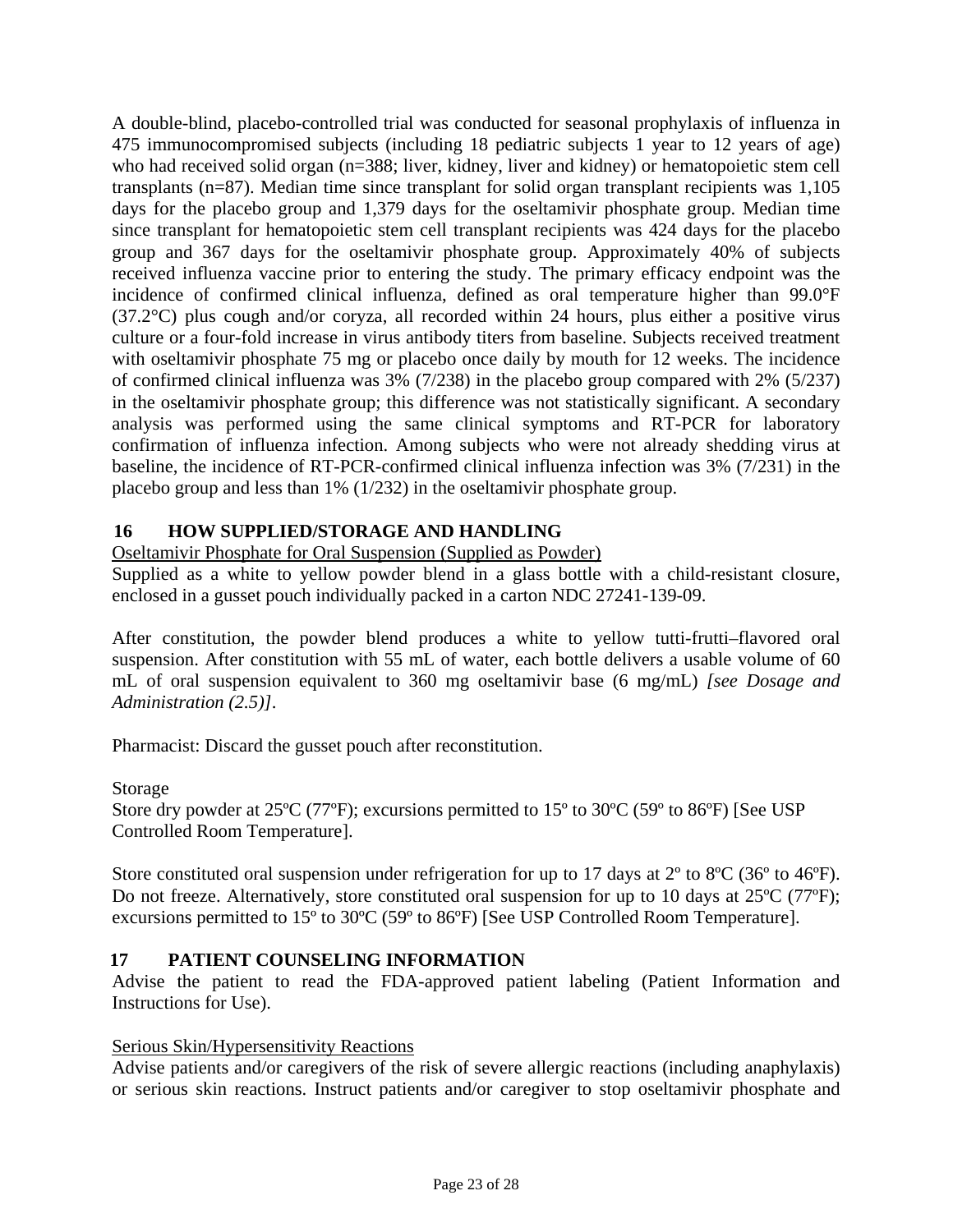seek immediate medical attention if an allergic-like reaction occurs or is suspected *[see Warnings and Precautions [\(5.1\)\]](#page-4-6).*

#### Neuropsychiatric Events

Advise patients and/or caregivers of the risk of neuropsychiatric events in oseltamivir phosphate -treated patients with influenza and instruct patients to contact their physician if they experience signs of abnormal behavior while receiving oseltamivir phosphate *[see Warnings and Precautions [\(5.2\)\]](#page-5-4).*

#### Important Dosing Information

Instruct patients to begin treatment with oseltamivir phosphate as soon as possible from the first appearance of flu symptoms, within 48 hours of onset of symptoms. Similarly, instruct patients to start taking oseltamivir phosphate for prevention as soon as possible after exposure *[see Dosage and Administration [\(2\)](#page-1-5)].* Instruct patients to take any missed doses as soon as they remember, except if it is near the next scheduled dose (within 2 hours), and then continue to take oseltamivir phosphate at the usual times.

#### Influenza Vaccines

Instruct patients that oseltamivir phosphate is not a substitute for receiving an annual flu vaccination. Patients should continue receiving an annual flu vaccination according to guidelines on immunization practices. Because of the potential for oseltamivir phosphate to inhibit replication of live attenuated influenza vaccine (LAIV) and possibly reduce efficacy of LAIV, avoid administration of LAIV within 2 weeks or 48 hours after oseltamivir phosphate administration, unless medically necessary *[see Drug Interactions [\(7.1\)\]](#page-7-3).*

#### Fructose Intolerance

Inform patients with hereditary fructose intolerance that one dose of 75 mg oseltamivir phosphate oral suspension (supplied as powder) delivers 2 grams of sorbitol. Inform patients with hereditary fructose intolerance that this is above the daily maximum limit of sorbitol and may cause dyspepsia and diarrhea *[see Warnings and Precautions [\(5.4\)\]](#page-5-4).*

Marketed by: **Ajanta Pharma USA Inc.** Bridgewater, NJ 08807.

Made in INDIA #All trademarks are the properties of their respective owners **Revised: 02/2021**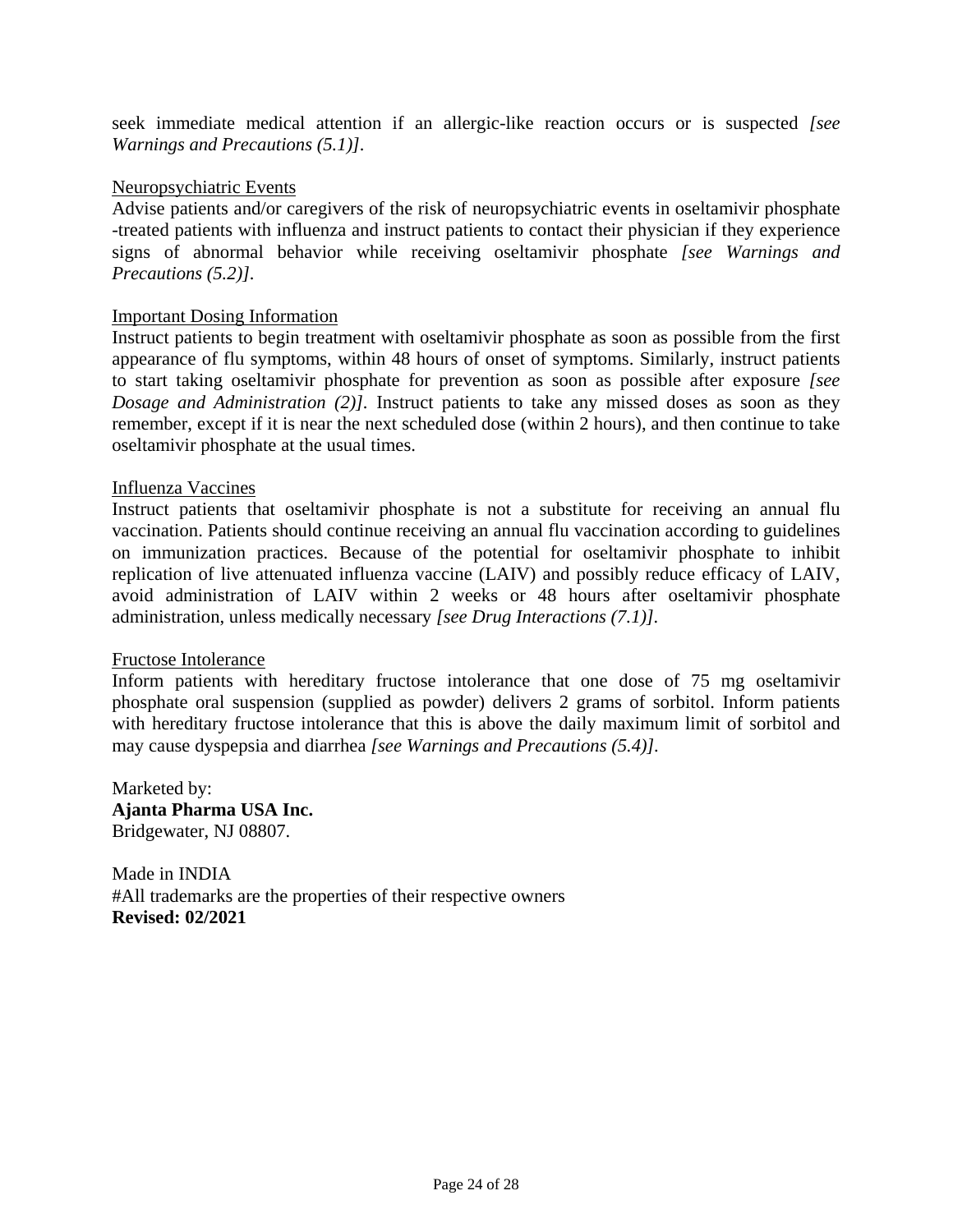# **PATIENT INFORMATION Oseltamivir Phosphate** (oh'' sel tam' i vir fos' fate) **for oral suspension**

## **What is Oseltamivir Phosphate for Oral Suspension?**

Oseltamivir phosphate for oral suspension is a prescription medicine used to:

- treat the flu (influenza) in people 2 weeks of age and older who have had flu symptoms for no more than two days.
- prevent the flu in people who are 1 year of age and older.

It is not known if oseltamivir phosphate for oral suspension is:

- effective in people who start treatment after 2 days of developing flu symptoms.
- effective for the treatment of the flu in people with long-time (chronic) heart problems or breathing problems.
- effective for the treatment or prevention of flu in people who have weakened immune systems (immunocompromised)
- safe and effective for the treatment of the flu in children less than 2 weeks of age.
- safe and effective in the prevention of the flu in children less than 1 year of age.

Oseltamivir phosphate for oral suspension does not treat or prevent illness that is caused by infections other than the influenza virus.

Oseltamivir phosphate for oral suspension does not prevent bacterial infections that may happen with the flu.

Oseltamivir phosphate for oral suspension is not recommended for people with end-stage renal disease (ESRD) who are not receiving dialysis.

# **Oseltamivir phosphate for oral suspension does not take the place of receiving a flu vaccination. Talk to your healthcare provider about when you should receive an annual flu vaccination.**

#### **Who should not take Oseltamivir phosphate for oral suspension?**

Do not take oseltamivir phosphate for oral suspension if you are allergic to oseltamivir phosphate or any of the ingredients in Oseltamivir phosphate for oral suspension. **See the end of this leaflet for a complete list of ingredients in oseltamivir phosphate for oral suspension.**

# **What should I tell my healthcare provider before taking oseltamivir phosphate for oral suspension?**

#### **Before you take oseltamivir phosphate for oral suspension, tell your healthcare provider if you:**

- have kidney problems
- have a history of fructose (fruit sugar) intolerance. Oseltamivir phosphate for oral suspension contains sorbitol and may cause stomach upset and diarrhea in people who are fructose intolerant.
- have any other medical conditions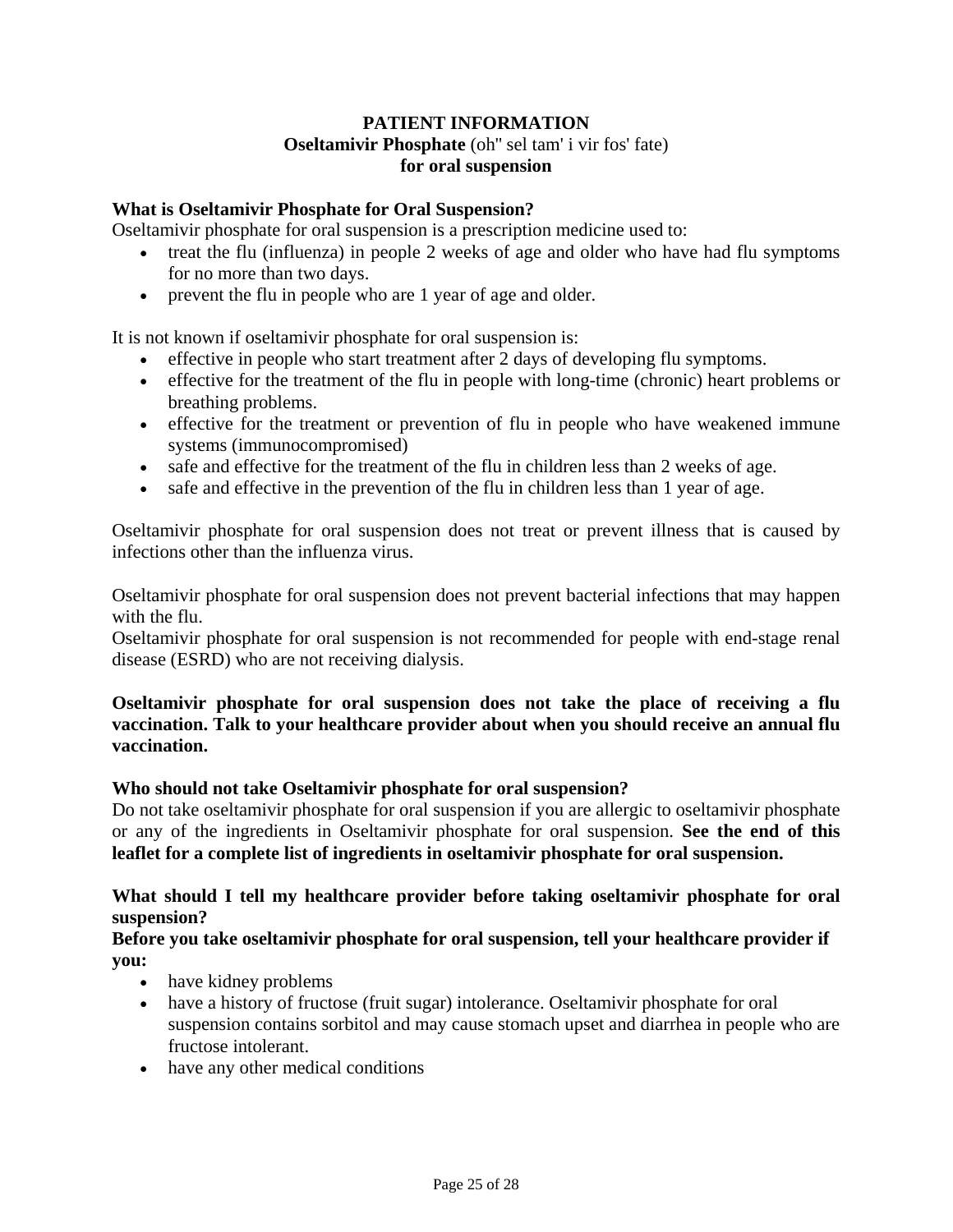- are pregnant or plan to become pregnant. Available information indicate that oseltamivir phosphate for oral suspension does not increase the risk of birth defects.
- are breastfeeding or plan to breastfeed. Oseltamivir phosphate can pass into breast milk in small amounts.

**Tell your healthcare provider about all the medicines you take**, including prescription or over-the-counter medicines, vitamins, and herbal supplements.

#### **Know the medicines you take. Keep a list of them to show your healthcare provider and pharmacist when you get a new medicine.**

#### **How should I take oseltamivir phosphate for oral suspension?**

- Take oseltamivir phosphate for oral suspension exactly as your healthcare provider tells you to.
- Take oseltamivir phosphate for oral suspension with food or without food. There is less chance of stomach upset if you take oseltamivir phosphate for oral suspension with food.
- If you miss a dose of oseltamivir phosphate for oral suspension, take it as soon as you remember. If it is 2 hours or less before your next dose, do not take the missed dose. Take your next dose of oseltamivir phosphate for oral suspension at your scheduled time. Do not take 2 doses at the same time.

#### **If your healthcare provider or pharmacist has instructed you to take oseltamivir phosphate for oral suspension, read the detailed Instructions for Use at the end of this leaflet. Ask your pharmacist if you have any questions.**

#### **What are the possible side effects of oseltamivir phosphate for oral suspension?**

Oseltamivir phosphate for oral suspension may cause serious side effects, including:

- **Serious skin and allergic reactions.** Oseltamivir phosphate for oral suspension can cause serious skin and allergic reactions. Stop taking oseltamivir phosphate for oral suspension and get medical help right away if you get any of the following symptoms:
- o skin rash or hives
- o your skin blisters and peels
- o blisters or sores in your mouth
- o itching
- o swelling of your face, eyes, lips, tongue, or throat
- o trouble breathing
- o chest pain or tightnes
- **Change in behavior**. People, especially children, who have the flu, can develop nervous system problems and abnormal behavior that can lead to death. During treatment with oseltamivir phosphate for oral suspension, tell your healthcare provider right away if you or your child have confusion, speech problems, shaky movements, seizures, or start hearing voices or seeing things that are not really there (hallucinations).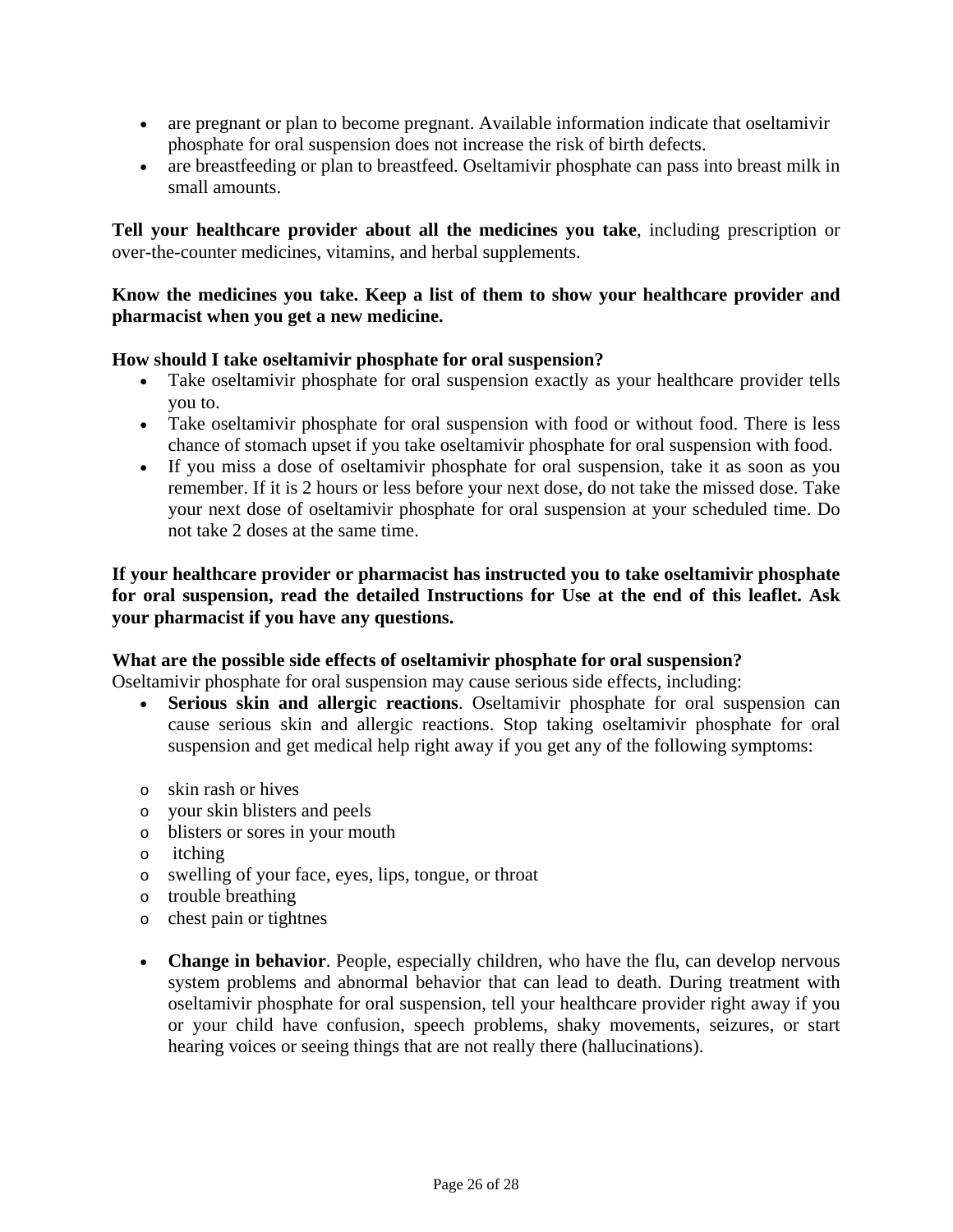The most common side effects of oseltamivir phosphate for oral suspension when used for treatment of the flu include nausea, vomiting, and headache.

The most common side effect of oseltamivir phosphate for oral suspension when used for prevention of the flu include nausea, vomiting, headache, and pain.

Tell your healthcare provider if you have any side effect that bothers you or that does not go away.

These are not all of the possible side effects of oseltamivir phosphate for oral suspension.

Call your doctor for medical advice about side effects. You may report side effects to FDA at 1- 800-FDA-1088.

#### **How should I store oseltamivir phosphate for oral suspension?**

- Store Oseltamivir phosphate for oral suspension in the refrigerator for up to 17 days between 36ºF to 46ºF (2ºC to 8ºC). Do not freeze.
- Store Oseltamivir phosphate for oral suspension for up to 10 days at room temperature between  $68^{\circ}$ F to  $77^{\circ}$ F ( $20^{\circ}$ C to  $25^{\circ}$ C).
- Safely throw away any unused oseltamivir phosphate for oral suspension that is out of date or no longer needed.

#### **Oseltamivir phosphate for oral suspension comes in a child-resistant package.**

**Keep oseltamivir phosphate for oral suspension and all medicines out of the reach of children.** 

#### **General information about the safe and effective use of oseltamivir phosphate for oral suspension.**

Medicines are sometimes prescribed for purposes other than those listed in a Patient Information leaflet. Do not use oseltamivir phosphate for oral suspension for a condition for which it was not prescribed. Do not give oseltamivir phosphate for oral suspension to other people, even if they have the same symptoms you have. It may harm them. If you would like more information, talk with your healthcare provider. You can ask your healthcare provider or pharmacist for information about oseltamivir phosphate for oral suspension that is written for health professionals.

#### **What are the ingredients in oseltamivir phosphate for oral suspension?**

**Active ingredient**: Oseltamivir Phosphate, USP

#### **Inactive ingredients:**

Oseltamivir phosphate for oral suspension: trisodium citrate, saccharin sodium, sodium benzoate, sorbitol, titanium dioxide, tutti-frutti flavoring, and xanthan gum.

Marketed by: **Ajanta Pharma USA Inc.** Bridgewater, NJ 08807.